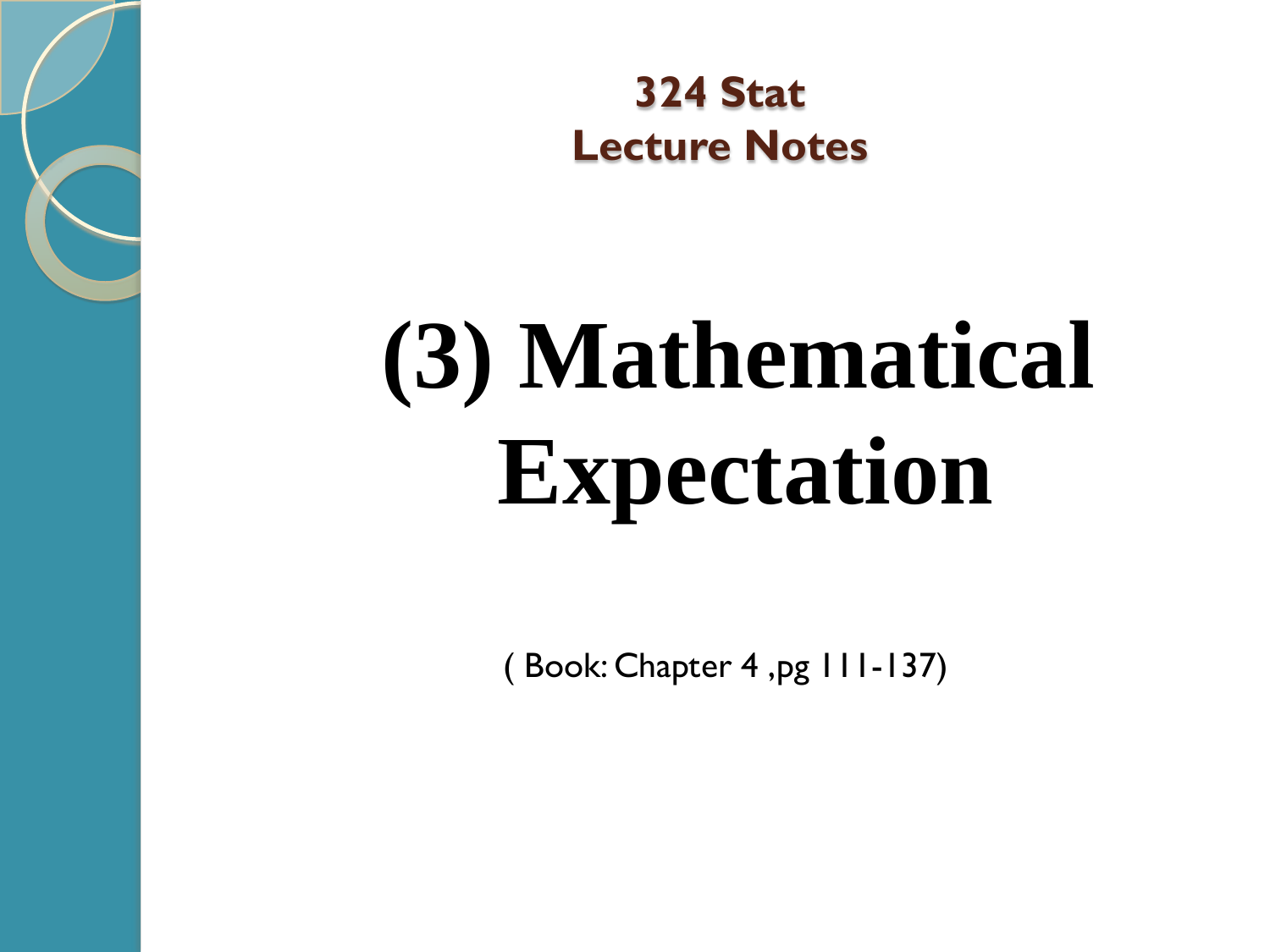#### **Mean of a Random Variable:**

#### **Definition:**

Let **X** be a random variable with probability distribution **f(x)**. The mean or expected value of **X** is:

$$
\mu = E(X) = \sum_{\forall X} X f(X) \qquad \text{if } X \text{ is discrete}
$$
\n
$$
\mu = E(X) = \int_{-\infty}^{\infty} X f(X) dX \quad \text{if } X \text{ is continuous} \qquad (1)
$$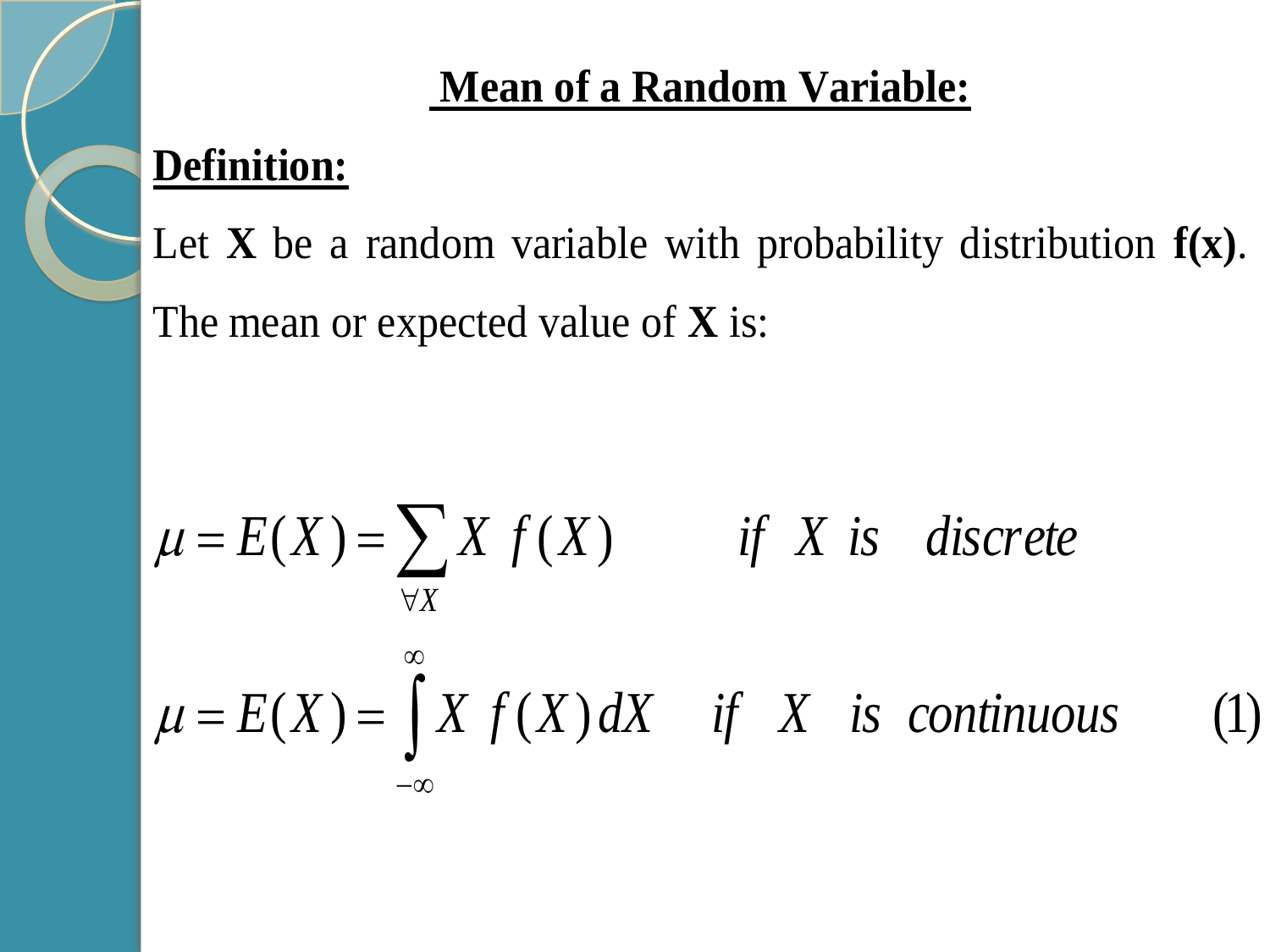# **Properties of the Expectation:**

- 1. E  $(a) = a$ , where **a** is a constant
- 2. E  $(a X) = a E(X)$
- 3. E  $(a X + b) = a E(X) + b$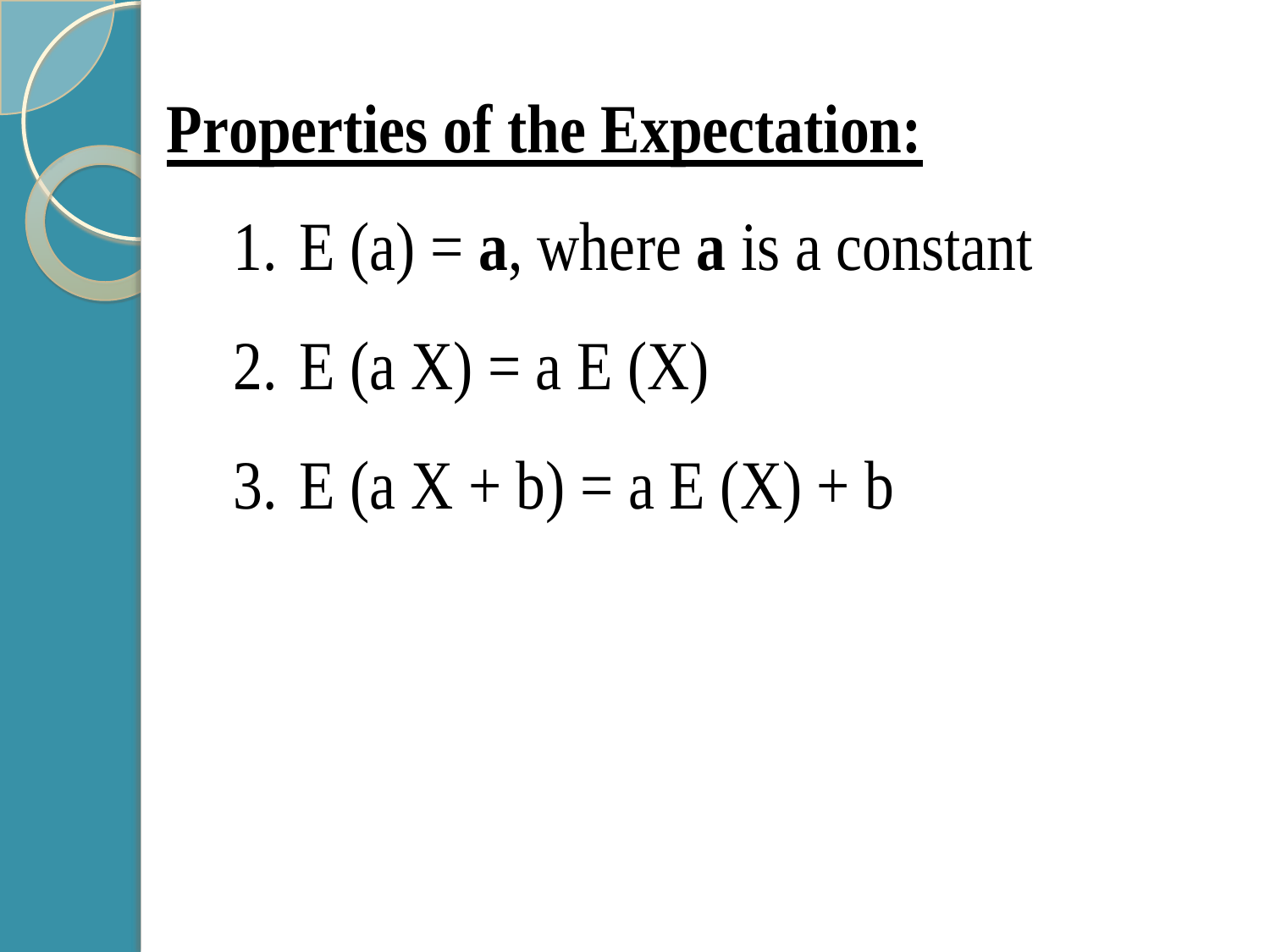# **Ex (1):**

Find the expected number of chemists on a committee of **3**

selected at random from **4** chemists and **3** biologists.

Find: E  $(5)$ , E  $(3x)$ , E  $(2x-1)$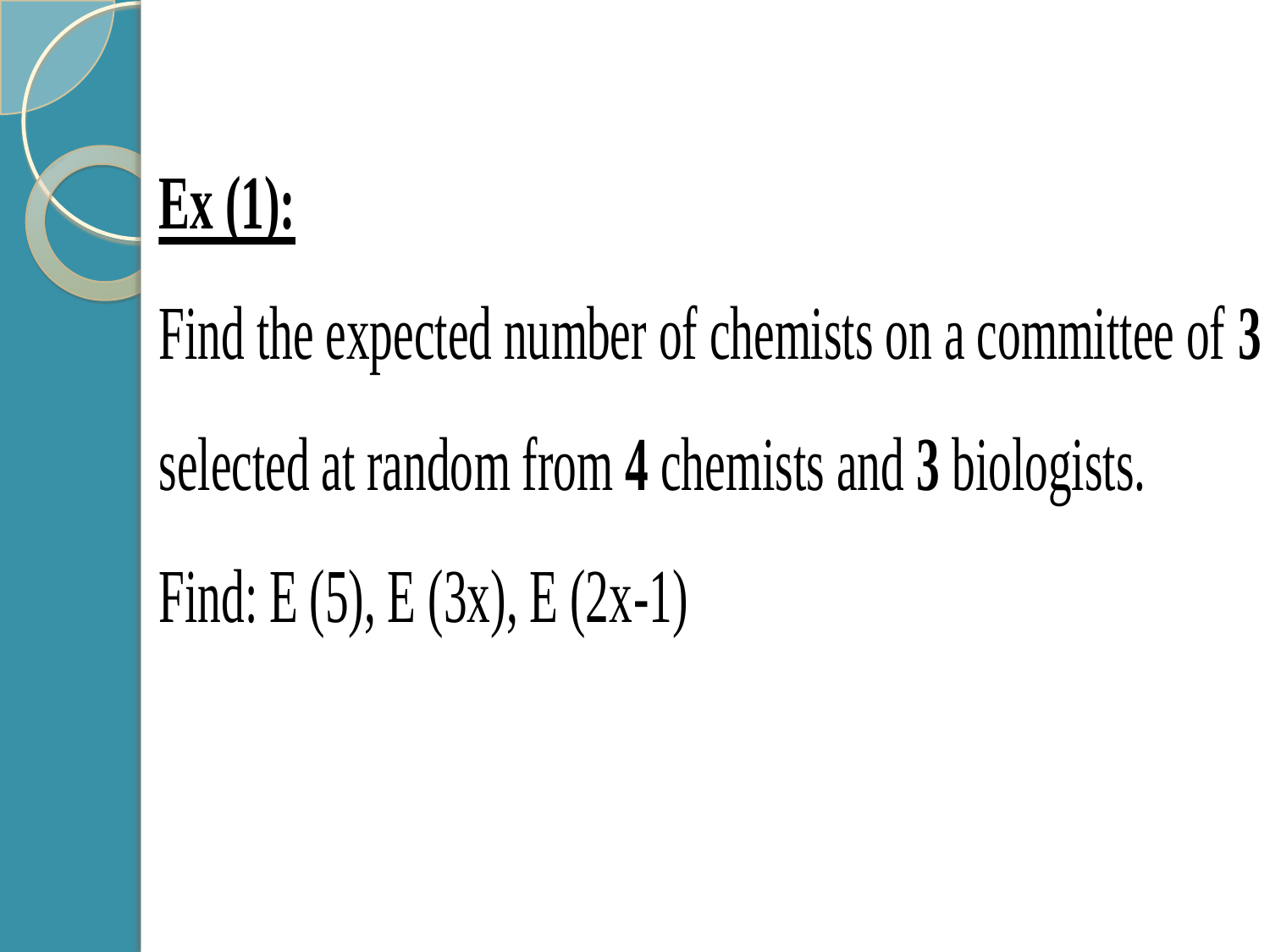Let **X** represent the number of chemists on the committee.

The probability distribution of **X** is given by:

$$
f(x) = \frac{\binom{4}{x} \binom{3}{3-x}}{\binom{7}{3}}
$$
,  $X = 0,1,2,3$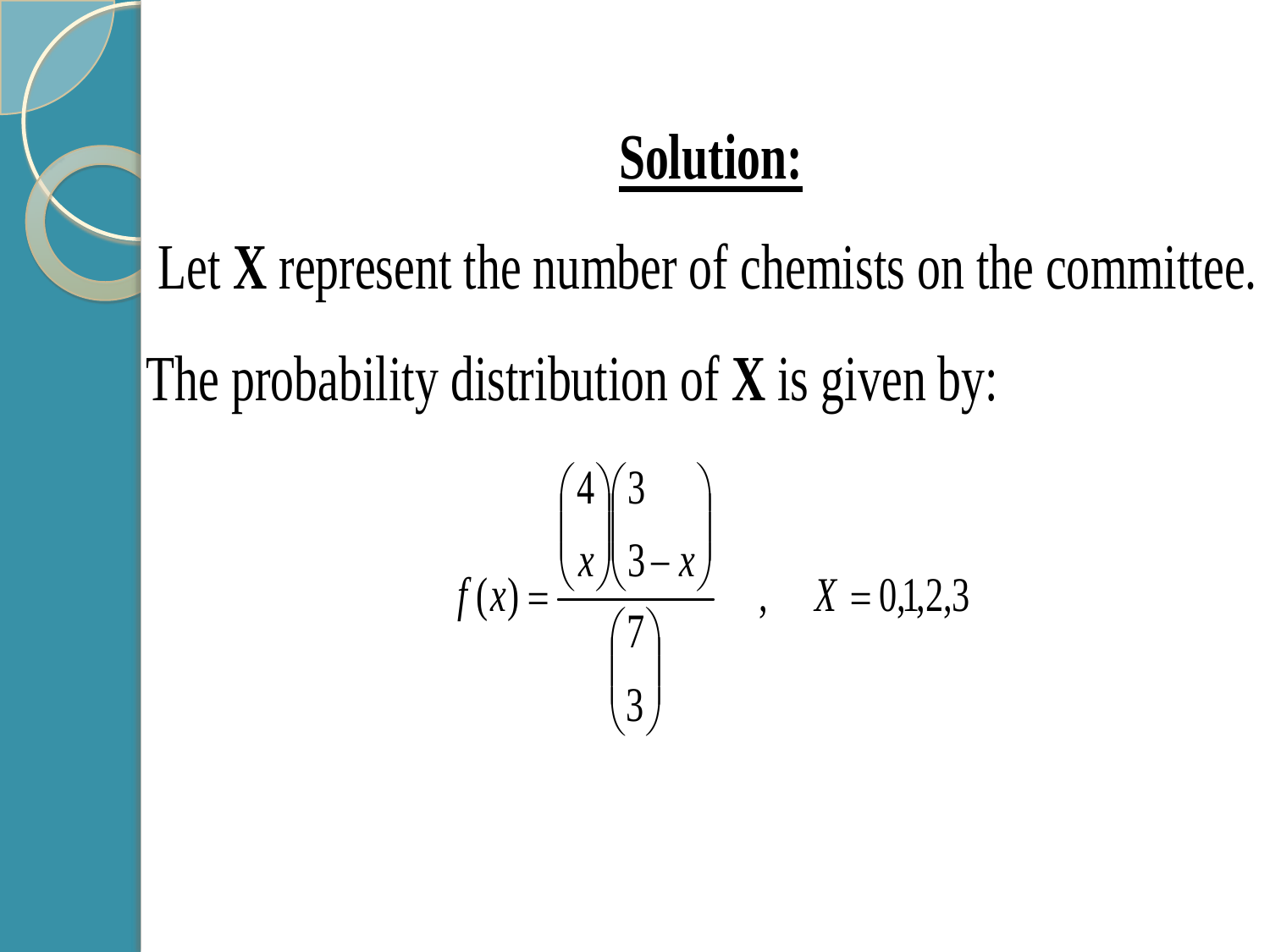35 4 3 7  $\bf{0}$ 3 3 4  $, \qquad f(3)$ 35 18 3 7 1 3 2 4 (2) , 35 12 3 7  $1 \nvert 2$ 3 4  $, \qquad f(1)$ 35 1 3 7 3 3  $\theta$ 4 (0)  $=$  $\overline{\phantom{a}}$  $\overline{\phantom{a}}$  $\int$  $\Big)$  $\overline{\phantom{a}}$  $\overline{\phantom{a}}$  $\setminus$  $\sqrt{}$  $\overline{\phantom{a}}$  $\overline{\phantom{a}}$  $\int$  $\Big)$  $\overline{\phantom{a}}$  $\mathsf{I}$  $\setminus$  $\bigg($  $\overline{\phantom{a}}$  $\overline{\phantom{a}}$  $\int$  $\Big)$  $\overline{\phantom{a}}$  $\mathsf{I}$  $\setminus$  $\bigg($  $=\frac{16}{16}$ ,  $f(3)=$  $\overline{\phantom{a}}$  $\overline{\phantom{a}}$  $\int$  $\Big)$  $\overline{\phantom{a}}$  $\overline{\phantom{a}}$  $\setminus$  $\bigg($  $\overline{\phantom{a}}$  $\overline{\phantom{a}}$  $\int$  $\Big)$  $\overline{\phantom{a}}$  $\overline{\phantom{a}}$  $\setminus$  $\sqrt{}$  $\overline{\phantom{a}}$  $\overline{\phantom{a}}$  $\int$  $\Big)$  $\overline{\phantom{a}}$  $\overline{\phantom{a}}$  $\setminus$  $\sqrt{}$  $=$  $=$  $\overline{\phantom{a}}$  $\overline{\phantom{a}}$  $\int$  $\Big)$  $\overline{\phantom{a}}$  $\mathsf{I}$  $\setminus$  $\bigg($  $\overline{\phantom{a}}$  $\overline{\phantom{a}}$  $\int$  $\Big)$  $\overline{\phantom{a}}$  $\overline{\phantom{a}}$  $\setminus$  $\sqrt{2}$  $\overline{\phantom{a}}$  $\overline{\phantom{a}}$  $\int$  $\Big)$  $\overline{\phantom{a}}$  $\mathsf{I}$  $\setminus$  $\bigg($  $=\frac{1}{\epsilon}$ ,  $f(1)=$  $\overline{\phantom{a}}$  $\overline{\phantom{a}}$  $\int$  $\Big)$  $\overline{\phantom{a}}$  $\overline{\phantom{a}}$  $\setminus$  $\sqrt{}$  $\overline{\phantom{a}}$  $\overline{\phantom{a}}$  $\int$  $\Big)$  $\overline{\phantom{a}}$  $\mathsf{I}$  $\setminus$  $\bigg($  $\overline{\phantom{a}}$  $\overline{\phantom{a}}$  $\int$  $\Big)$  $\overline{\phantom{a}}$  $\overline{\phantom{a}}$  $\setminus$  $\bigg($  $=$  $f(2) = \frac{\sqrt{2}}{2} = \frac{1}{2}$ , f  $f(0) = \frac{\sqrt{2}}{2} = \frac{1}{2}$ , f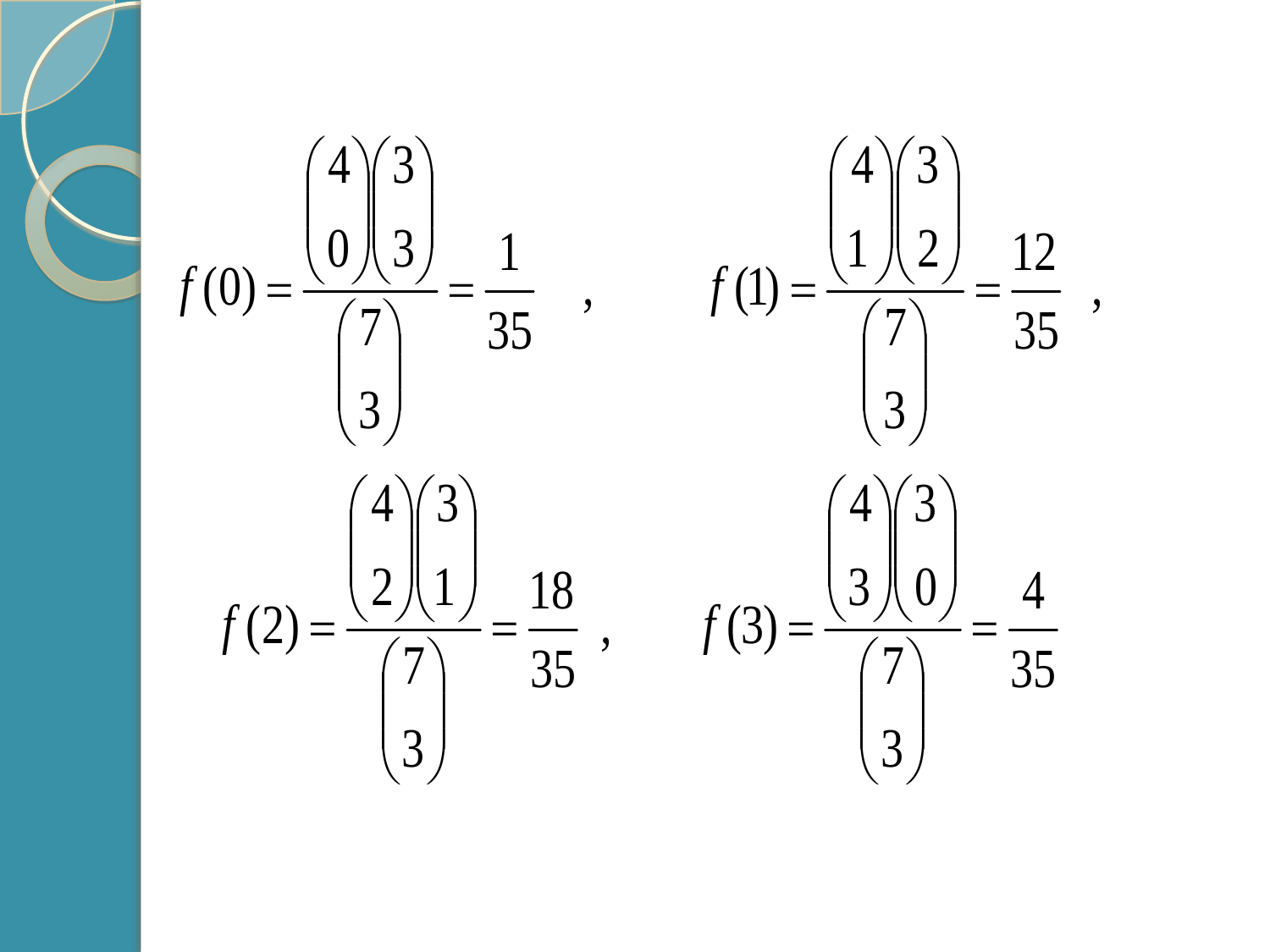| f(X)   | 1/35 | $12/35$ | 18/35 | 4/35  |              |
|--------|------|---------|-------|-------|--------------|
| X f(X) |      | 12/35   | 36/35 | 12/35 | $60/35=1.71$ |

$$
E(X) = \mu_X = \sum xf(x) = 60/35 = 1.71
$$
  

$$
E(5) = 5
$$
  
See Ex 4.1  
See Ex 4.1  
pg 113

 $E(3x) = 3E(x) = 3(60/35) = 5.143$ <br> $E(2x - 1) = 2E(x) - 1 = 2(60/35) - 1 = 2.429$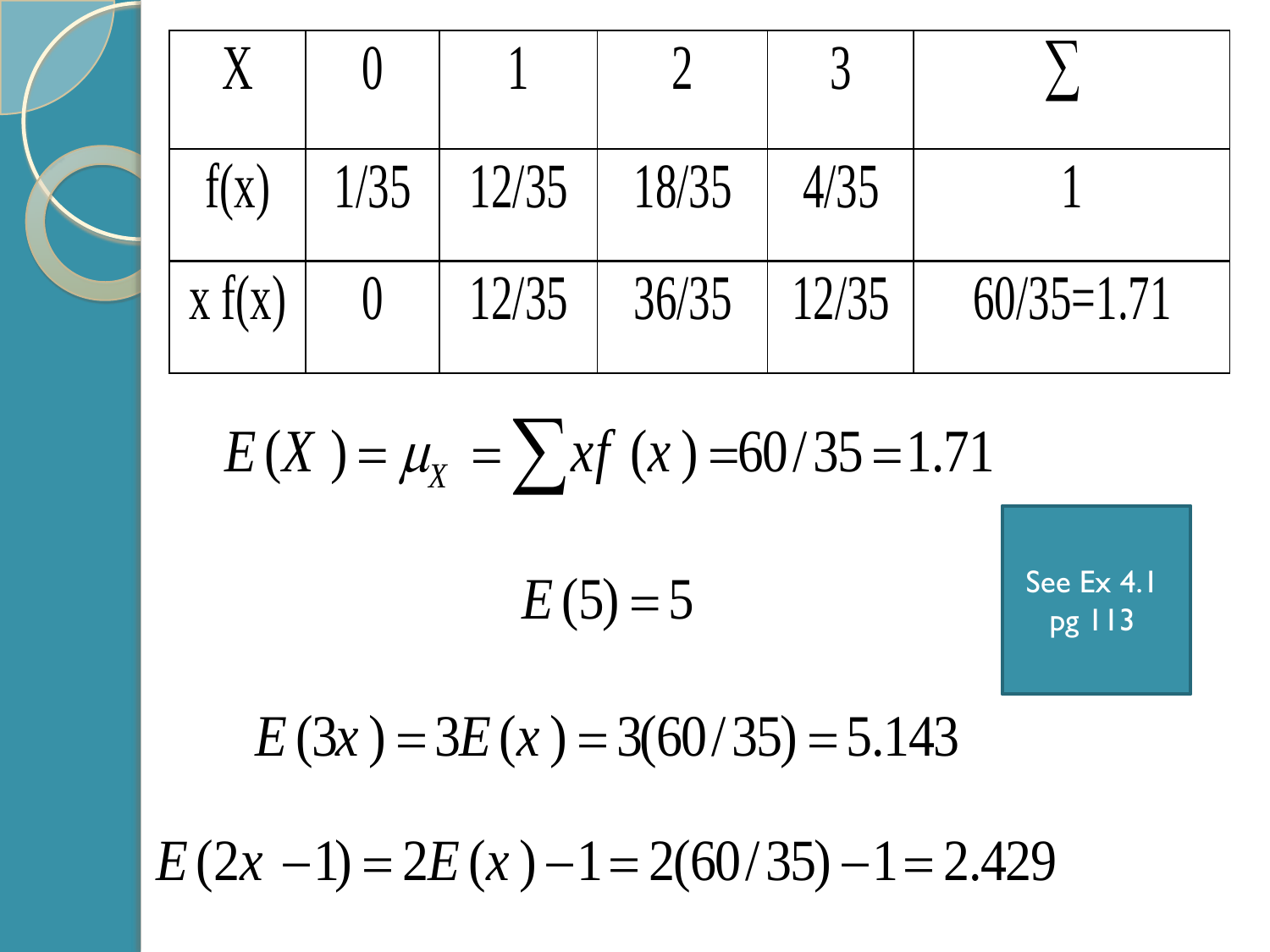# **Ex 4.3 pg114:**

 Let **X** be a random variable that denotes the life in hours of a certain electronic device. The probability density function is given by:

$$
f(x) = \begin{cases} \frac{20000}{X^3} , & X > 100 \\ 0 & otherwise \end{cases}
$$

Find the expected life of this type of device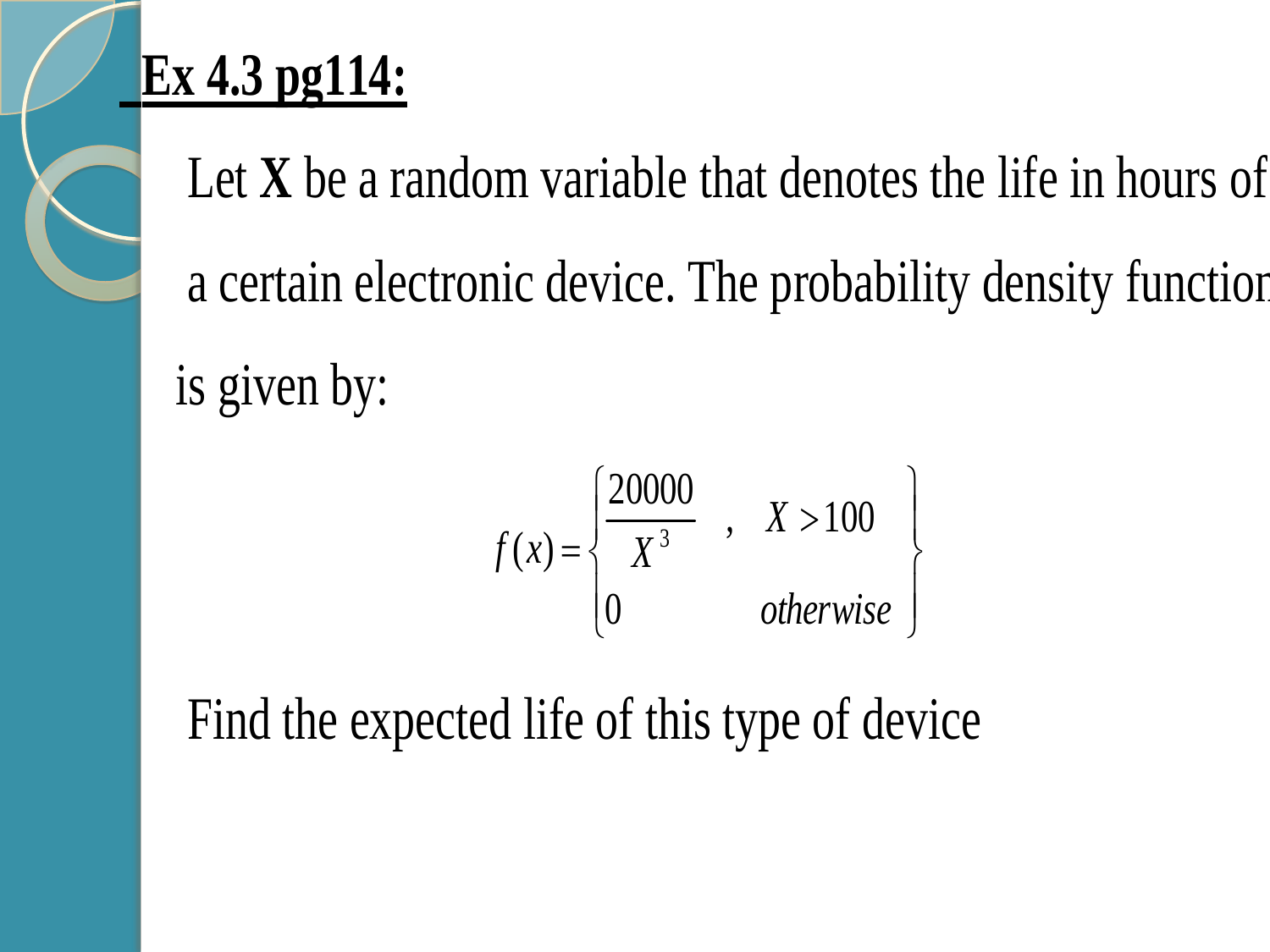**Solution:**  

$$
\mu = E(X) = \int_{-\infty}^{\infty} x f(x) dx = \int_{100}^{\infty} X \left(\frac{20000}{X^3}\right) dX
$$

$$
= \int_{100}^{\infty} \frac{2000}{X^2} \, dX = 20000 \int_{100}^{\infty} X^{-2} \, dX
$$

$$
100 = 100
$$
  
= 20000( $\frac{X^{-1}}{-1}$ )<sub>100</sub> |<sup>∞</sup> = 20000[(100)<sup>-1</sup> - (∞)<sup>-1</sup>]  
=  $\frac{20000}{100} - \frac{20000}{∞} = 200 - 0 = 200$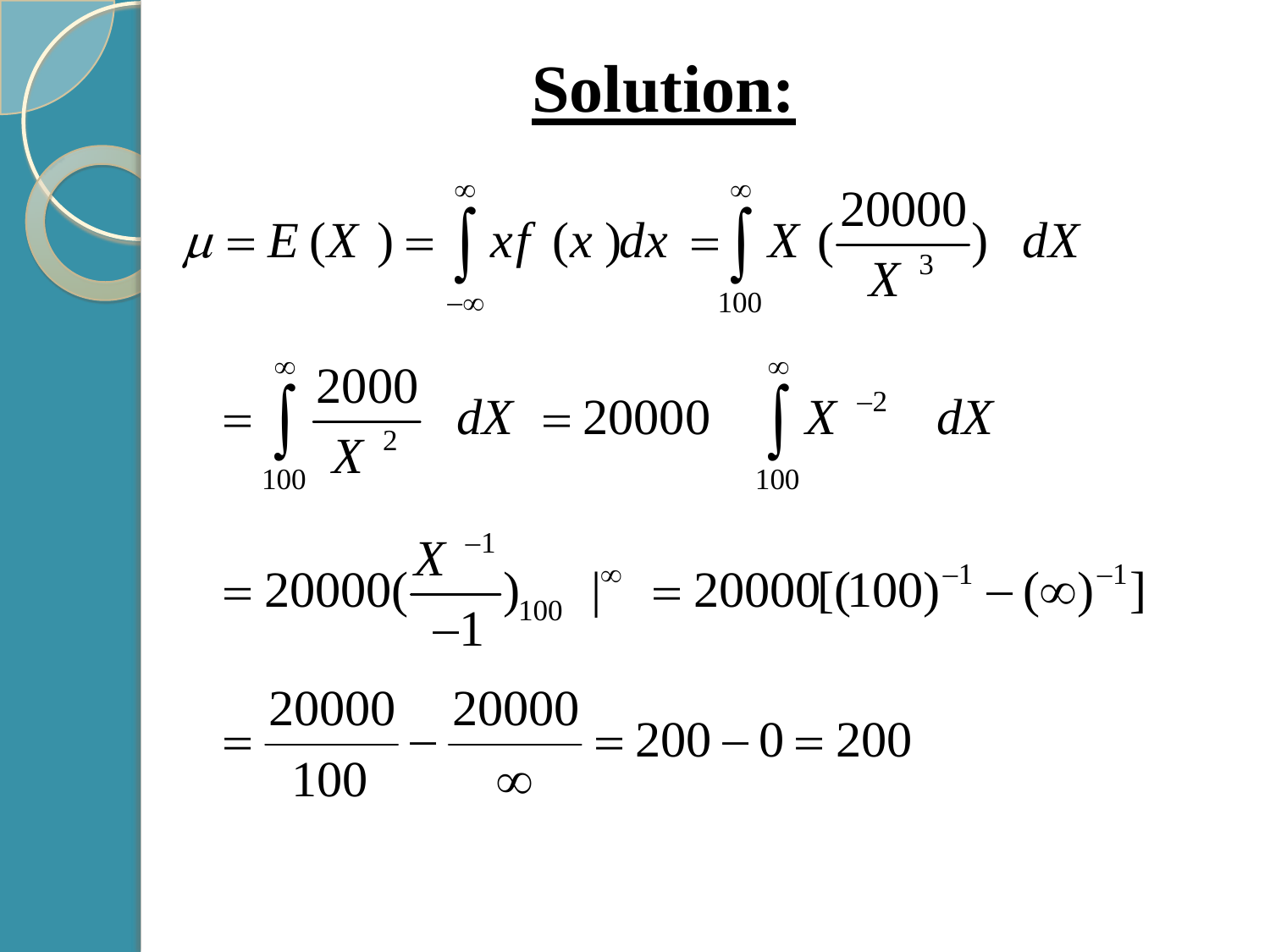#### **EX 4.4 pg 115:**

Suppose that the number of cars **X** that pass through a car wash between **4** P.M. and **5** P.M. on any sunny Friday has the following probability distribution:

|  | $\lceil f(X) \rceil$ 1/12 $\lceil 1/12 \rceil$ 1/4 | 1/4 | 1/6 | 1/6 |
|--|----------------------------------------------------|-----|-----|-----|

Let  $g(x) = 2$  x-1 represent the amount of money in dollars, paid to the attendant by the manager. Find the attendant's expected earning for this particular time period.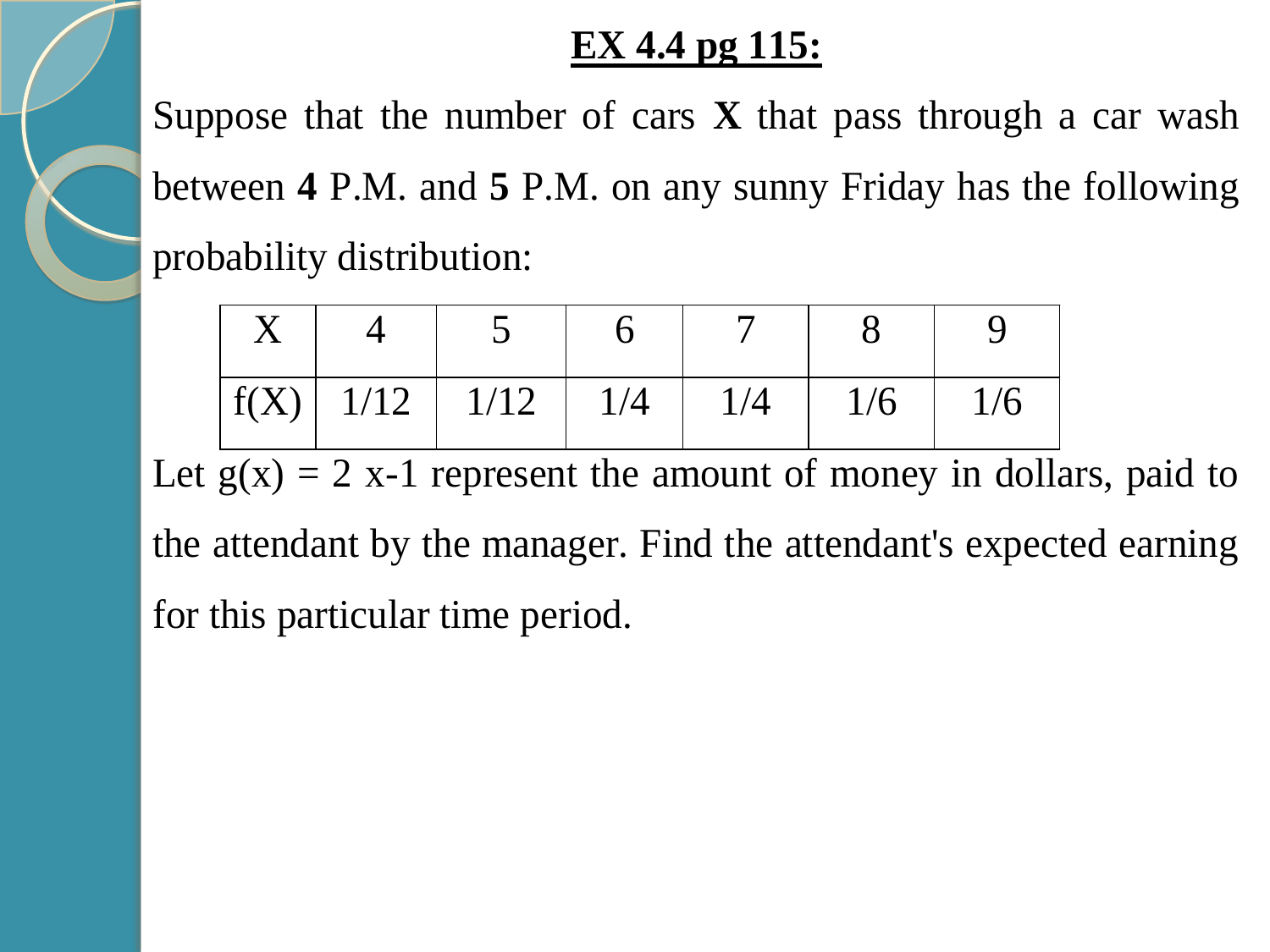|                                                |  | $f(X)$   $1/12$   $1/12$   $1/4$   $1/4$   $1/6$ |  | 1/6 |        |
|------------------------------------------------|--|--------------------------------------------------|--|-----|--------|
| $X f(x)   4/12   5/12   6/4   7/4   8/6   9/6$ |  |                                                  |  |     | 164/24 |

$$
E(g(x)) = E(2x-1) = 2 E(X) - 1 =
$$
  
= 2( $\frac{164}{24}$ ) - 1 = 12.67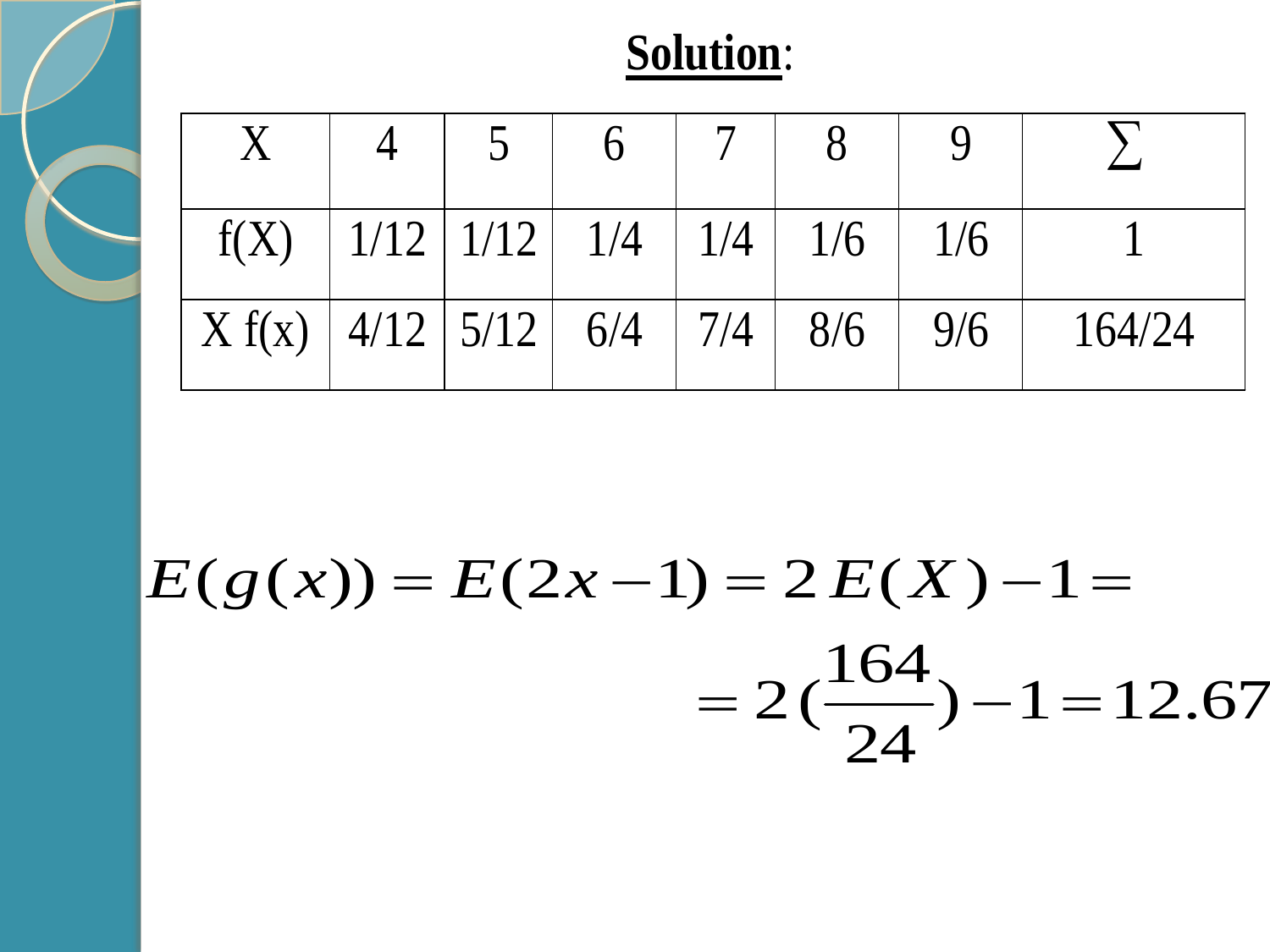### **Ex (4.5 pg 115):**

Let **X** be a random variable with density function:

$$
f(x) = \begin{cases} \frac{X^2}{3} , & -1 < x < 2 \\ 0 & otherwise \end{cases}
$$

Find the expected value of  $g(x) = 4x+3$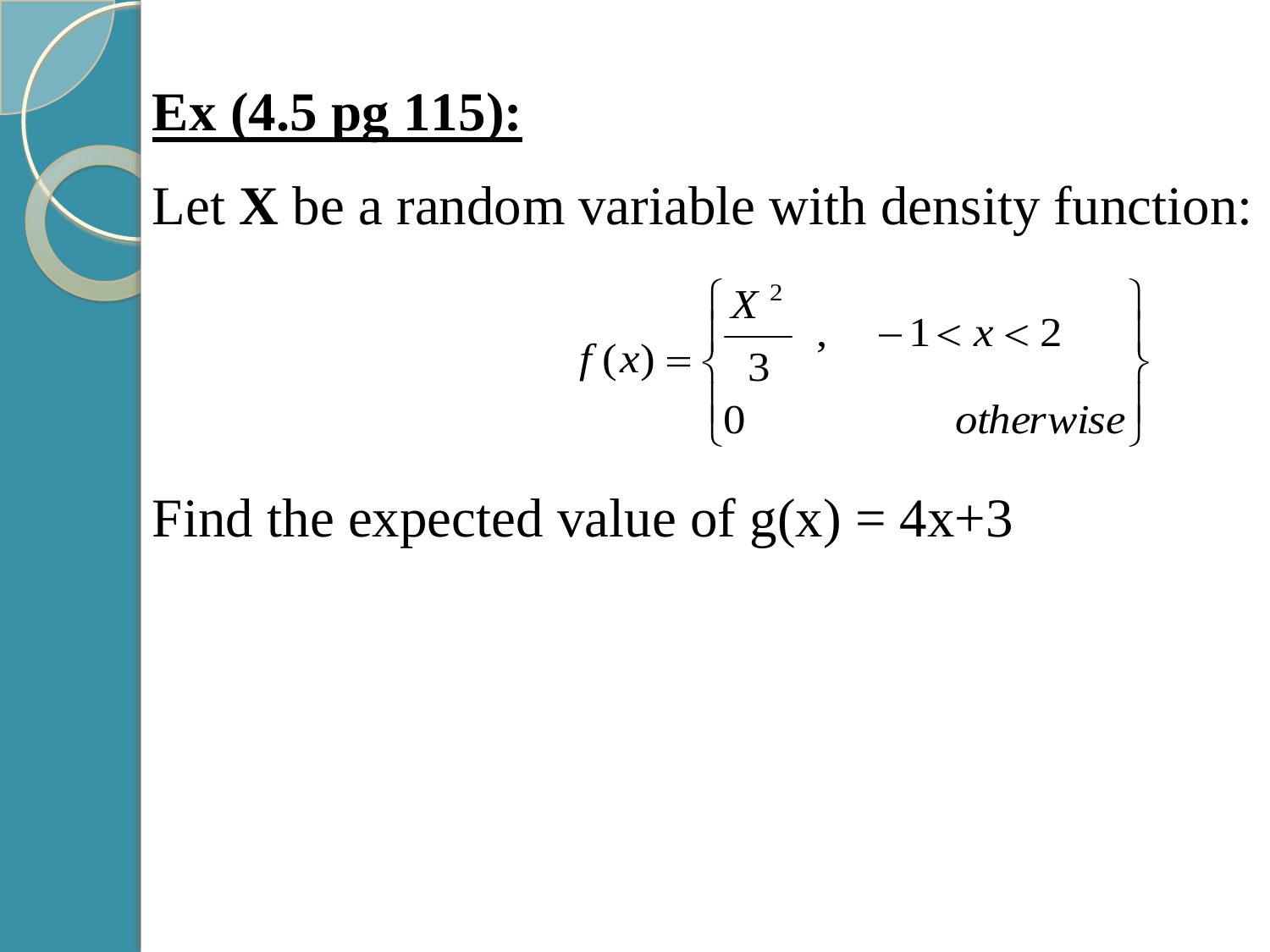$$
E(X) = \int_{-1}^{2} x(\frac{x^2}{3}) dx = \int_{-1}^{2} (\frac{x^3}{3}) dx = (\frac{x^4}{12})_{-1}^{2}
$$
  
=  $\frac{1}{12} [2^4 - (-1)^4] = \frac{1}{12} (16 - 1) = \frac{15}{12}$ 

 $)+3=8$ 12  $E(g(x)) = E(4x+3) = 4E(X) + 3 = 4(\frac{15}{3}) + 3 =$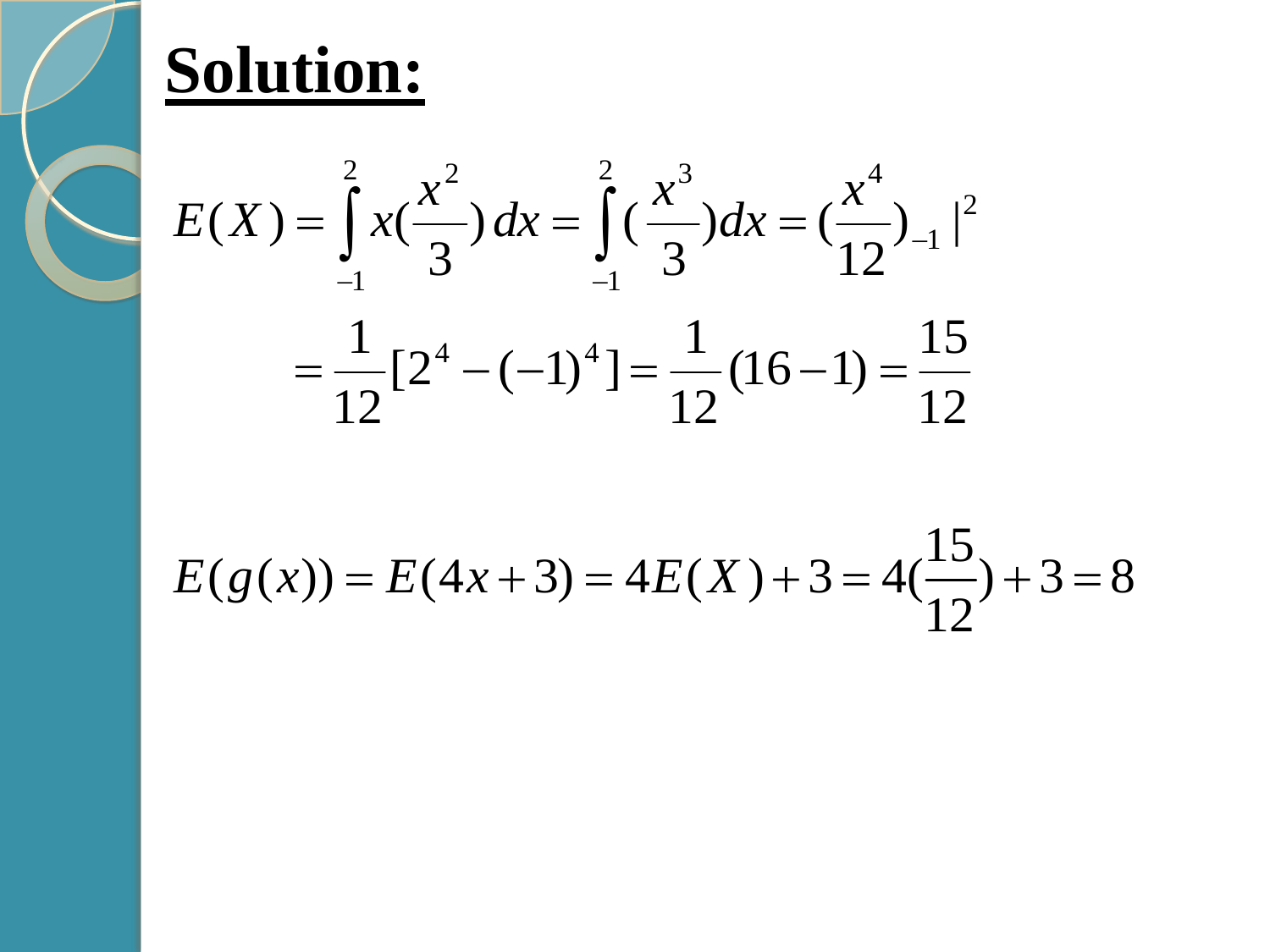#### **Variance:**

#### **Definition:**

Let **X** be a random variable with probability distribution **f(x)** and mean  $\mu$ . The variance of **X** is denoted by V(x) or  $\sigma_x^2$ : and mean  $\mu$ . The variance of **X** is denoted by V(x) or  $\sigma_x^2$ :<br>  $V(x) = \sigma^2 = E(x - \mu)^2 = \sum_{\forall x} (x - \mu)^2 f(x) = E(X^2) - (E(X))^2$  if x is discrete (2)  $V(x) = \sigma^2 = E(x - \mu)^2 = \sum_{\forall x} (x - \mu)^2 f(x) = E(X^2) - (E(X))^2$  if x is discrete (2)<br>  $V(x) = \sigma^2 = E(x - \mu)^2 = \int_{-\infty}^{\infty} (x - \mu)^2 f(x) dx = E(X^2) - (E(X))^2$  if x is continuous (3)  $\infty$  $-\infty$  $= \sigma^2 = E (x - \mu)^2 = \sum_{\forall x} (x - \mu)^2 f (x) = E (X^2) - (E (X))^2$  if  $x = \sigma^2 = E (x - \mu)^2 = \int_{-\infty}^{\infty} (x - \mu)^2 f (x) dx = E (X^2) - (E (X))^2$  if  $x = \sigma^2 = E (x - \mu)^2$ 

where:

$$
E(x^{2}) = \begin{cases} \sum x^{2} f(x) & \text{if } x \text{ is discrete} \\ \int_{-\infty}^{\infty} x^{2} f(x) dx & \text{if } x \text{ is continuous} \end{cases}
$$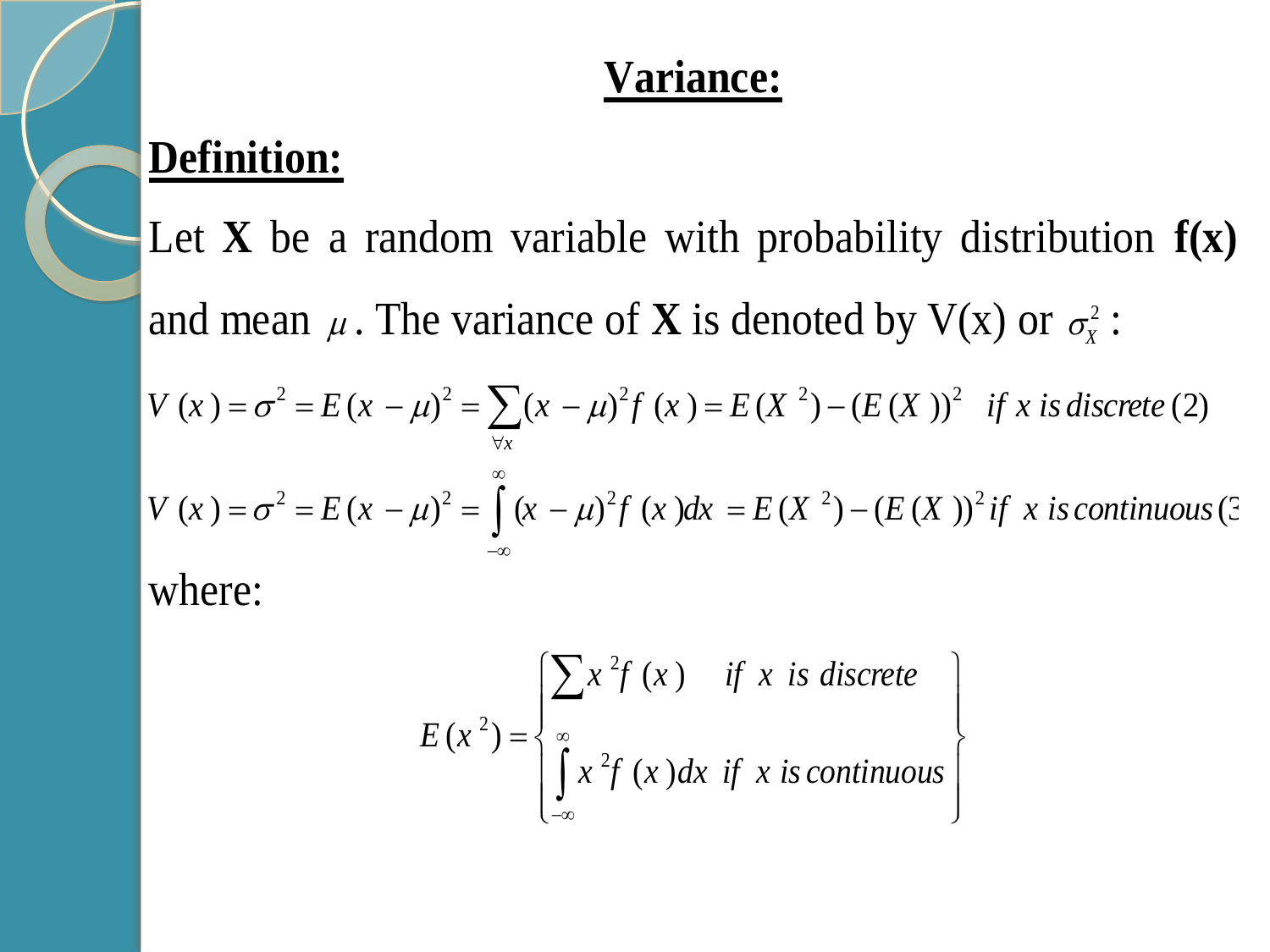#### **Properties of the variance:**

- 1.  $V(a) = 0$  where **a** is a constant
- 2.  $V(aX) = a^2V(X)$

$$
3. \quad V(aX + b) = a^2 V(X) + 0
$$

### **The Standard Deviation:**

The positive square root of the variance,  $\sigma$  is called the standard deviation of **X** which is given by:

$$
\sigma_{X} = \sqrt{V(x)} = \sqrt{E(x - \mu_{X})^{2}}
$$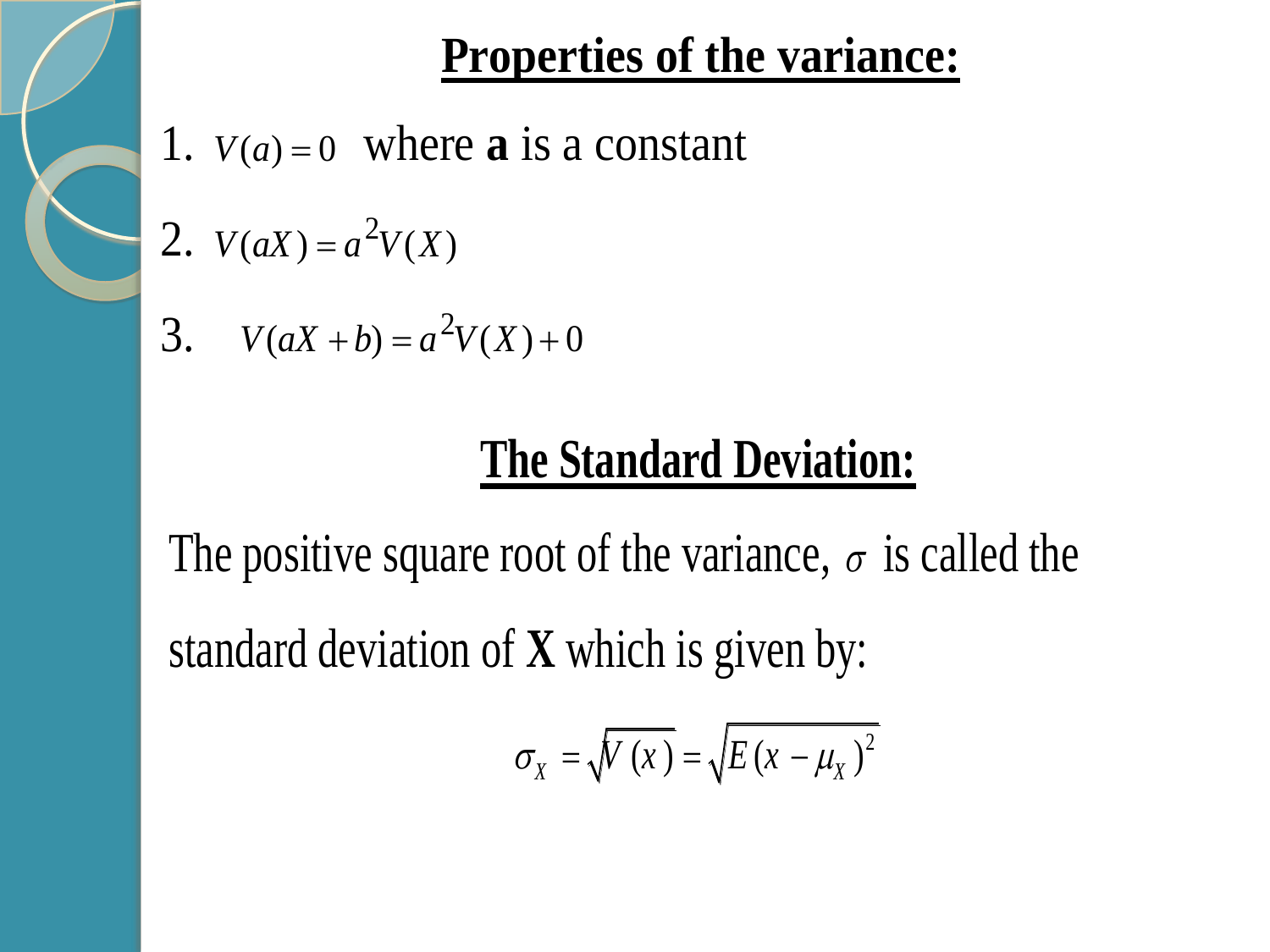#### **Ex (4.8 pg 120):**

The probability distribution for company **A** is given by:

| f(x) | 0.3 | 0.4 | 0.3 |
|------|-----|-----|-----|

#### and for company **B** is given by:

| f(y) | $\sim 0.2$ | $\vert 0.1 \vert$ | $\begin{array}{cc} \vert & 0.3 \end{array}$ | 10.3 | $\vert 0.1$ |
|------|------------|-------------------|---------------------------------------------|------|-------------|

Show that the variance of the probability distribution for company **B**

is greater than that of company **A**.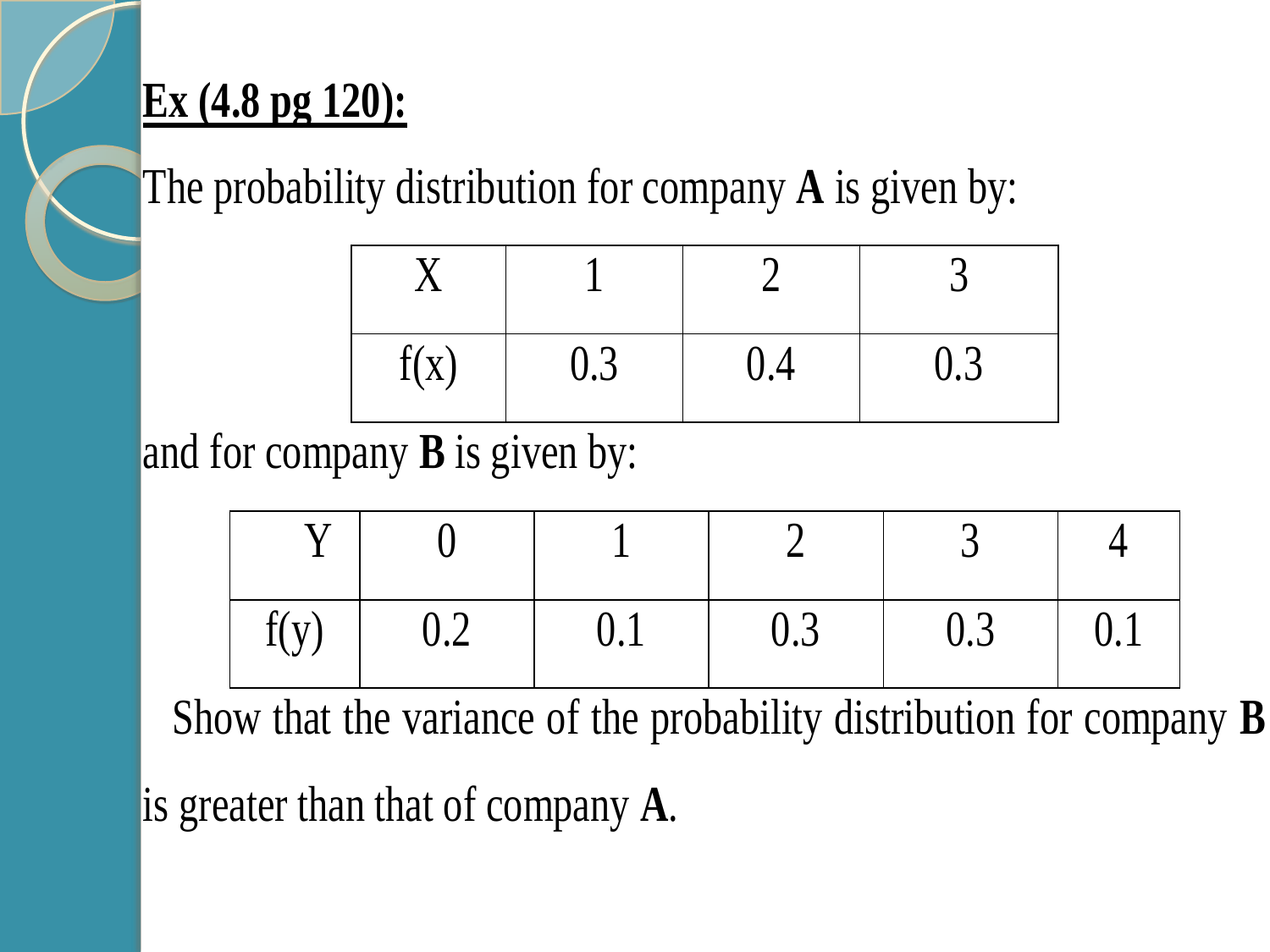

 $\sigma^2 = E(x^2) - (E(x))^2 = 4.6 - 4 = 0.6, \sigma = .77$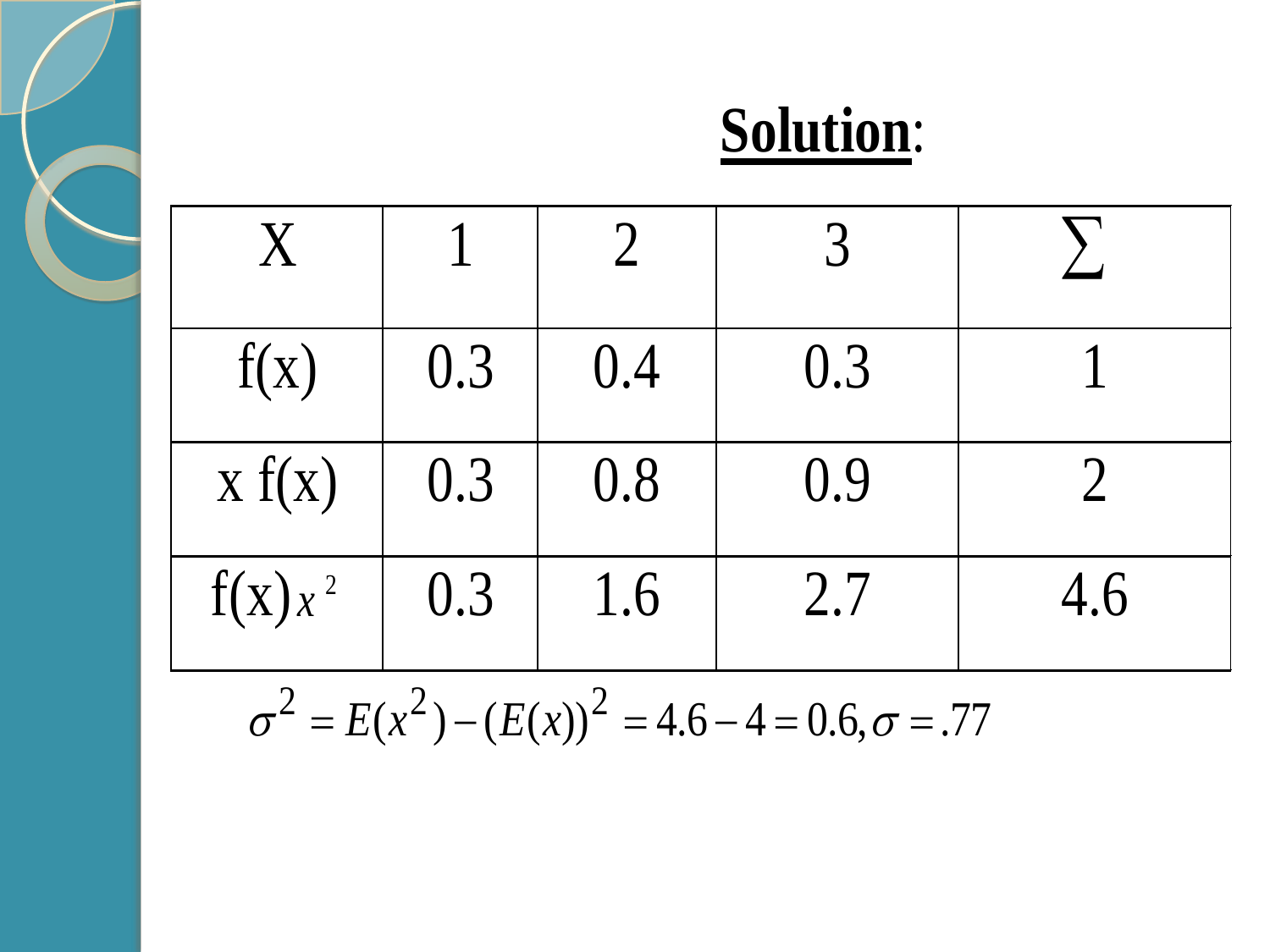| f(y)       |                | $\vert 0.2 \vert 0.1 \vert 0.3 \vert 0.3 \vert 0.1$ |             |     |     |
|------------|----------------|-----------------------------------------------------|-------------|-----|-----|
| Y f(y)     |                | $0 \mid 0.1 \mid 0.6 \mid 0.9 \mid$                 |             | 0.4 |     |
| $y^2 f(y)$ | $\overline{0}$ | $\vert 0.1$                                         | $1.2$   2.7 | 1.6 | 5.6 |

$$
\sigma^2 = E(y^2) - (E(y))^2 = 5.6 - 4 = 1.6, \sigma = 1.26
$$

Note that  $\sigma_v^2$  $\sigma_y^2$  is greater than  $\sigma_x^2$  $\sigma_x^2$  .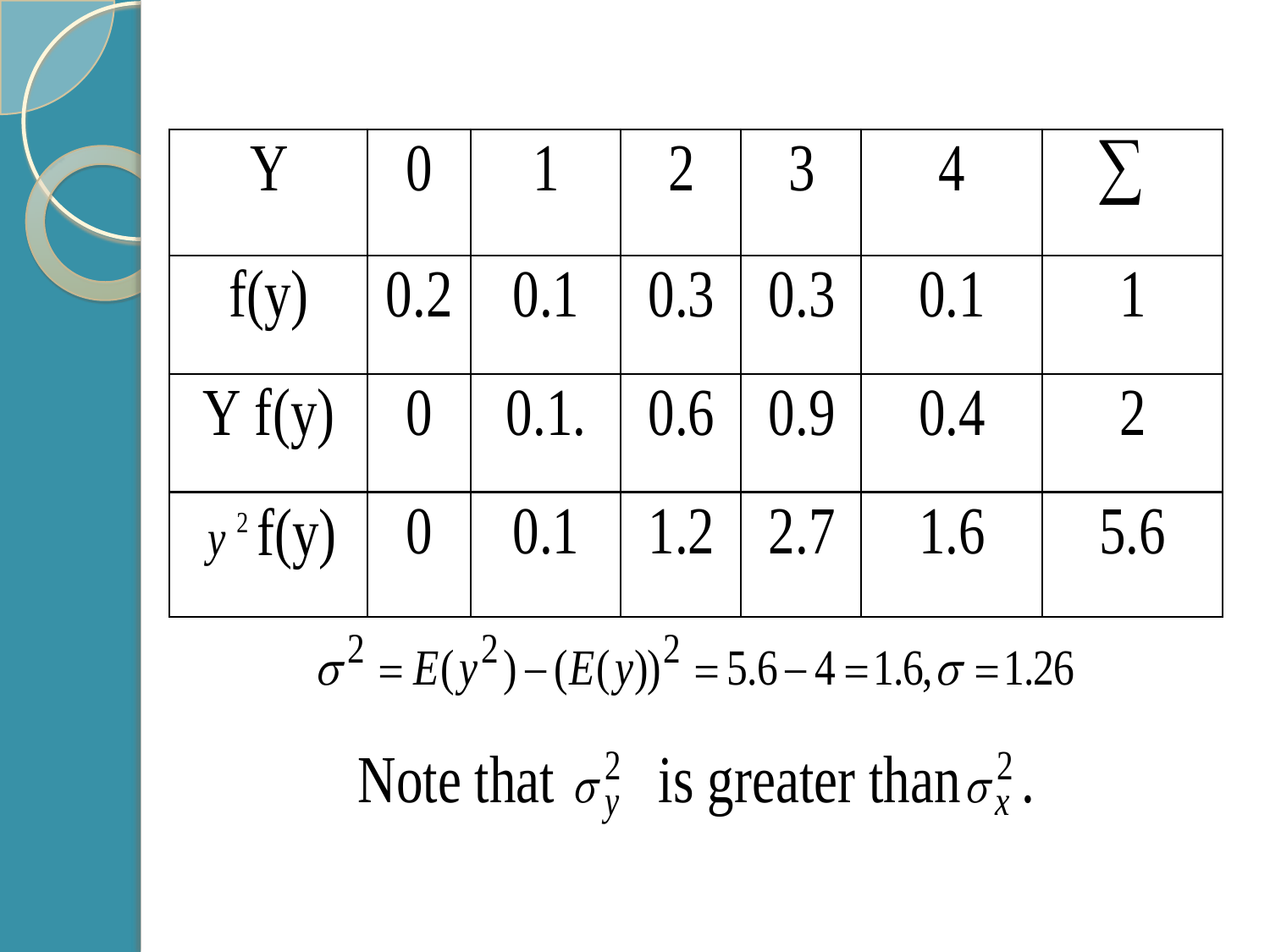#### **Ex (4.10 pg 121):**

The weekly demand for a drinking-water product, in thousands of liters from a local chain of efficiency stores having the probability density:

$$
f(x) = \begin{cases} 2(x-1) & , & 1 < X < 2 \\ 0 & otherwise \end{cases}
$$

Find the mean and variance of x .

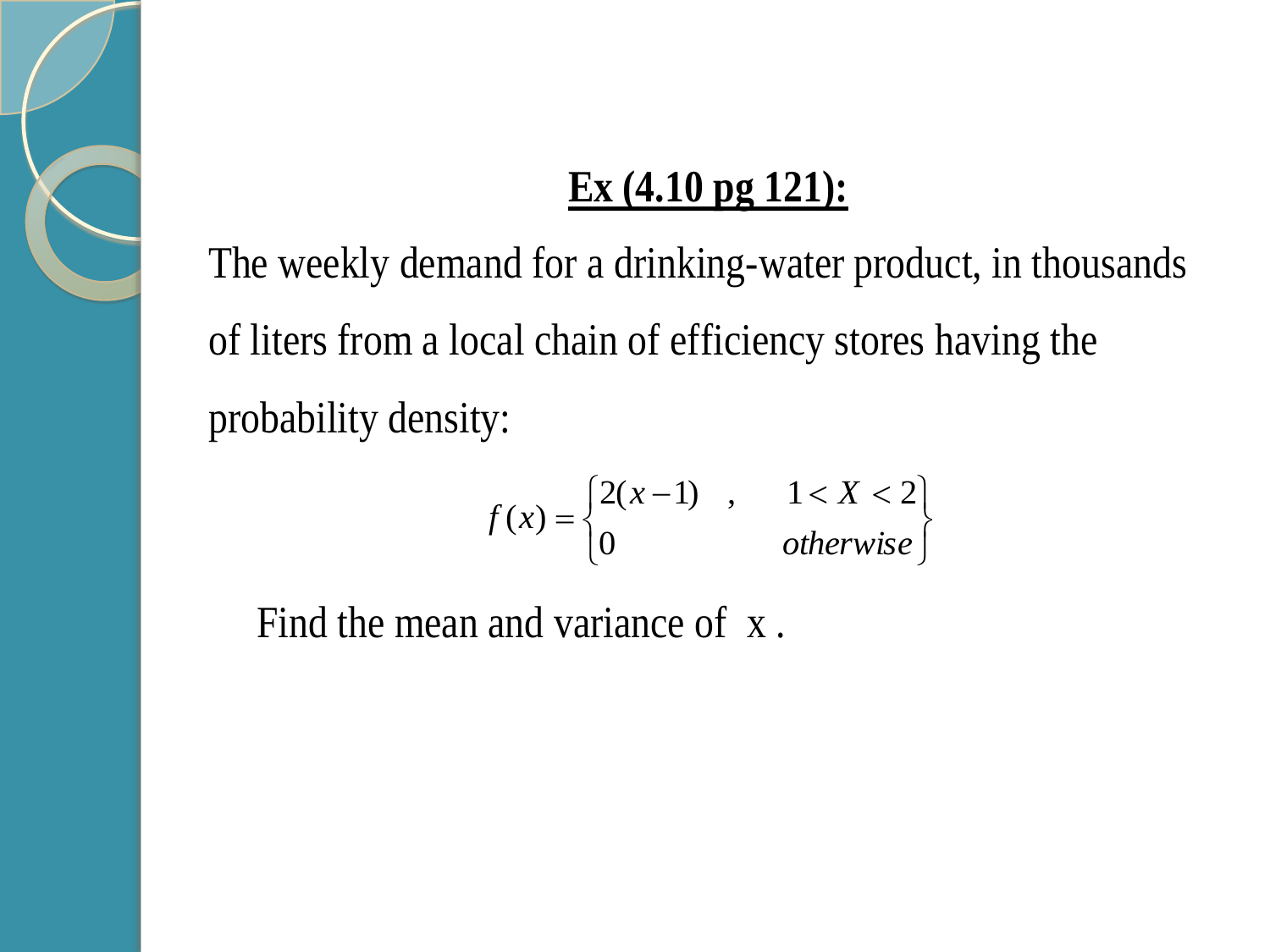Solution:  
\n
$$
\mu = \int_{1}^{2} 2x (x - 1) dx = 2 \int_{1}^{2} (x^{2} - x) dx = 2(\frac{x^{3}}{3} - \frac{x^{2}}{2})\Big|_{1}^{2} = 2[(\frac{8}{3} - 2) - (\frac{1}{3} - \frac{1}{2})]
$$
\n
$$
= 2(\frac{8 - 6}{3} - \frac{2 - 3}{6}) = 2(\frac{2}{3} + \frac{1}{6}) = \frac{5}{3}
$$

$$
E(X^{2}) = \int_{1}^{2} 2x^{2} (x - 1) dx = 2 \int_{1}^{2} (x^{3} - x^{2}) dx = 2(\frac{x^{4}}{4} - \frac{x^{3}}{3}) \Big|_{1}^{2}
$$
  
= 2[(4 - \frac{2}{8}) - (\frac{1}{4} - \frac{1}{3})] = 17/6

$$
\sigma^2 = E(x^2) - (E(x))^2 = \frac{17}{6} - (\frac{5}{3})^2 = 1/18
$$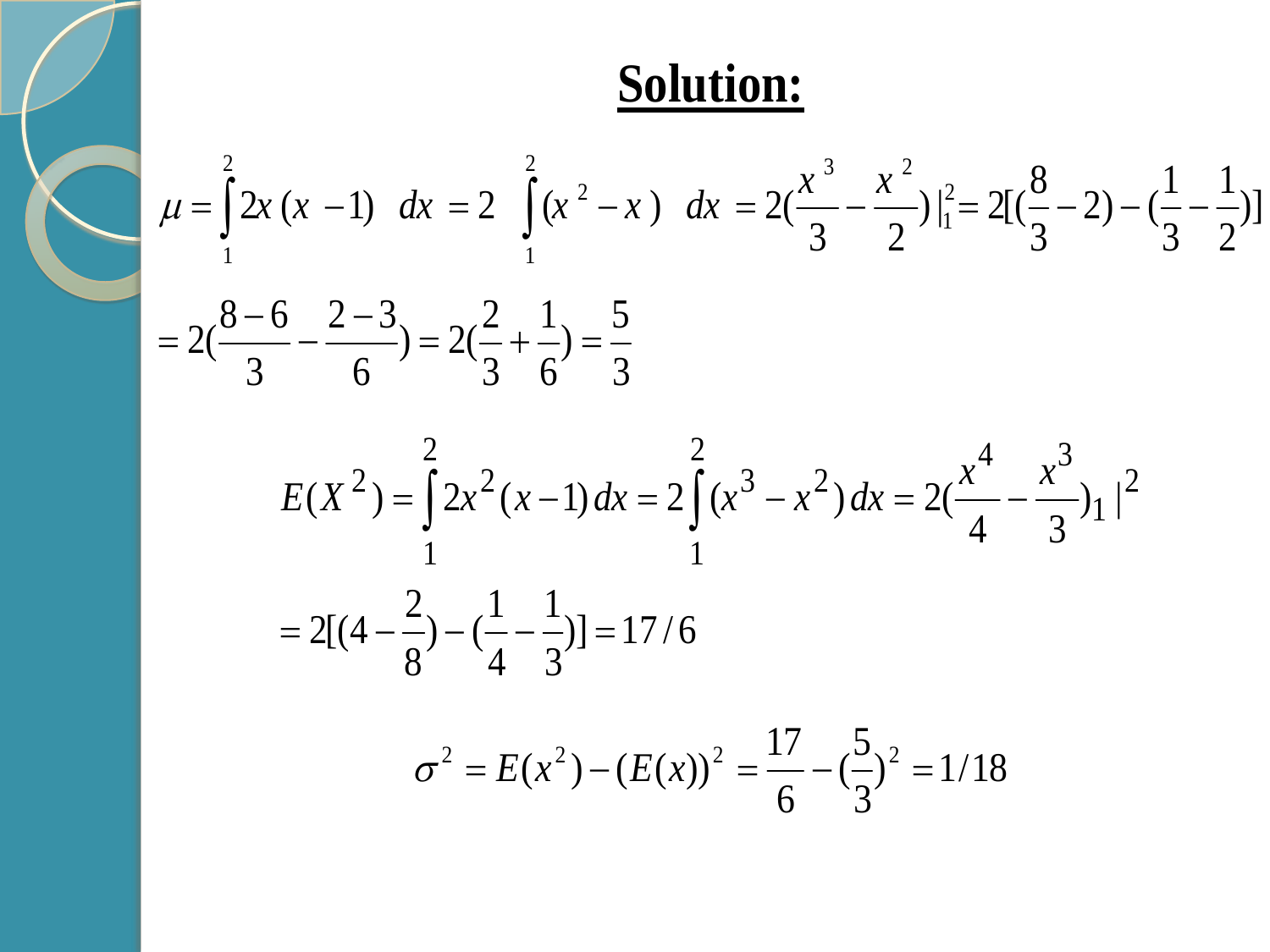## **Ex 4.18 pg 129:**

Let **X** be a random variable having the density function:

$$
f(x) = \begin{cases} \frac{x^2}{3} & -1 < x < 2 \\ 0 & \text{otherwise} \end{cases}
$$

Find the variance of the random variable  $g(x) = 4x+3$ .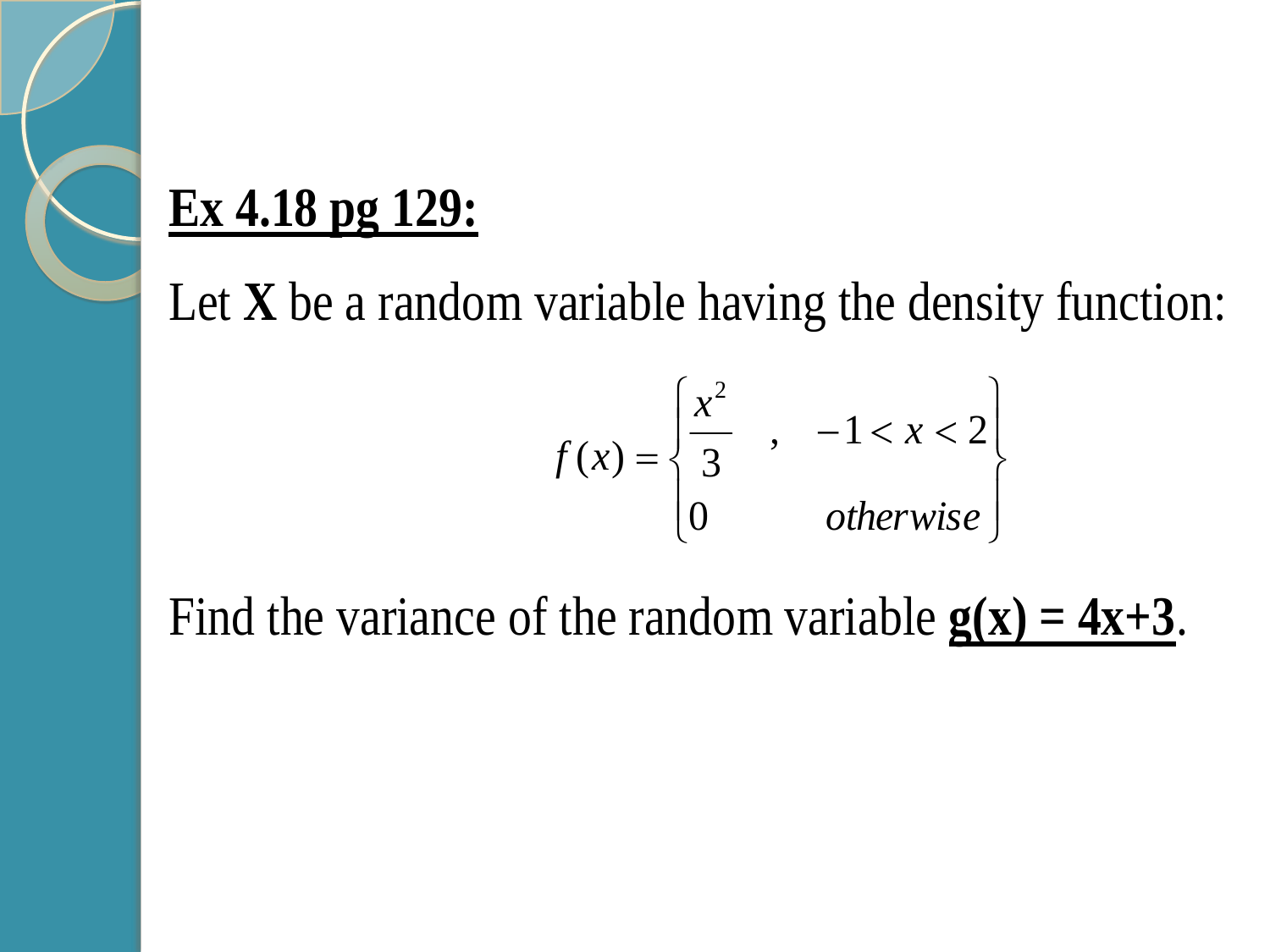$V(g(x)) = V(4x+3) = 16 V(x) = 16[E(x^2)-(E(x))^2]$ 

$$
E(x) = \int_{-1}^{2} X \frac{X^2}{3} dx = \frac{X^4}{12 - 1} |_{-1}^{2} = \frac{16}{12} - \frac{1}{12} = \frac{15}{12} = \frac{5}{4}
$$
  

$$
E(x^2) = \int_{-1}^{2} x^2 \left(\frac{x^2}{3}\right) dx = \frac{x^5}{15 - 1} |_{-1}^{2} = \frac{32}{15} - \frac{(-1)}{15} = \frac{11}{5}
$$
  

$$
V(x) = E(x^2) - (E(x))^2 = \frac{11}{5} - \left(\frac{5}{4}\right)^2 = \frac{11}{5} - \frac{25}{16} = \frac{176 - 125}{80} = 0.6375
$$

$$
V(x) = E(x^{2}) - (E(x))^{2} = \frac{1}{5} - (\frac{2}{4})^{2} = \frac{1}{5} - \frac{2}{16} = \frac{1}{80} - \frac{1}{80} = 0.6375
$$

*V*  $(g(x))=V(4x+3)=16V(x)+0=16(0.6375)=10.2$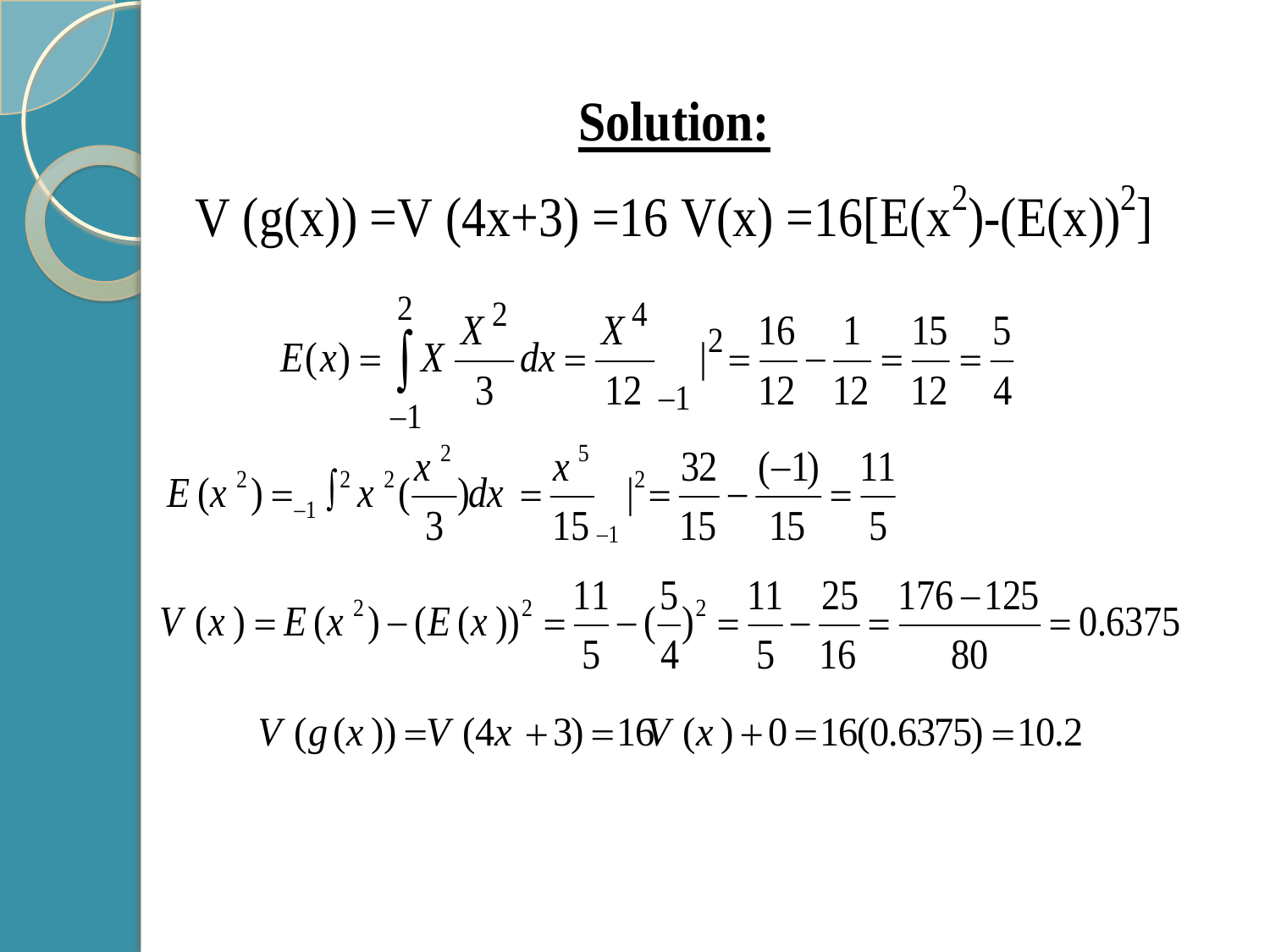# **4.3 Means and Variance of Linear Combinations of Random Variables (pg 128):**

The expected value of the sum or difference of two or more functions of a random variable **X** is the sum or difference of the expected values of the functions. That is

 $E(g(x) \pm h(x)) = E(g(x)) \pm E(h(x))$  (6)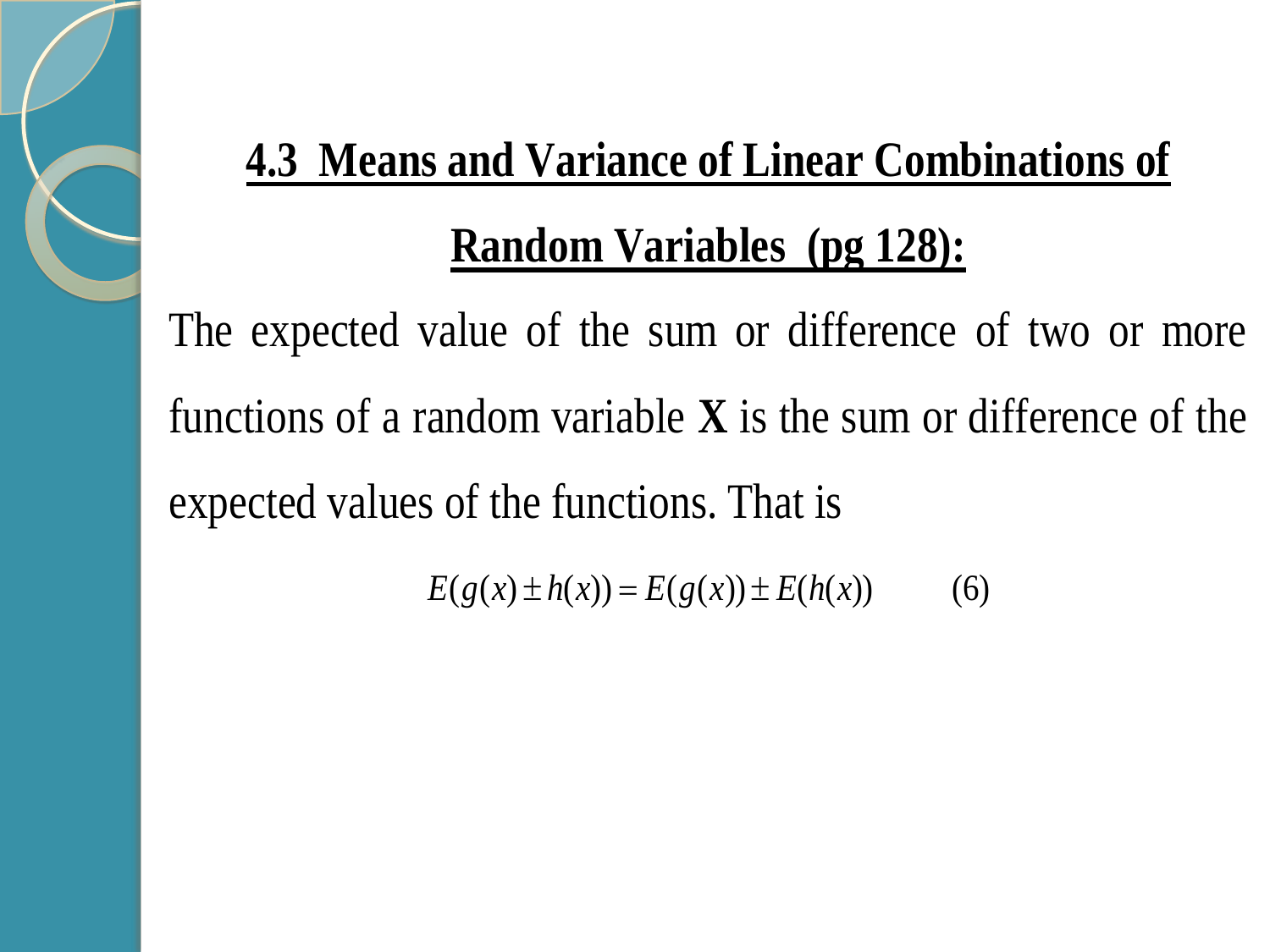

# **Ex4.19 pg 129 :**

Let **X** be a random variable with probability distribution as follows:

| f(x) | ᅬ | ما<br>$\blacksquare$ | $\mathbf{1}$ $\mathbf{0}$ |
|------|---|----------------------|---------------------------|

Find the expected value of  $y=(x-1)^2$ .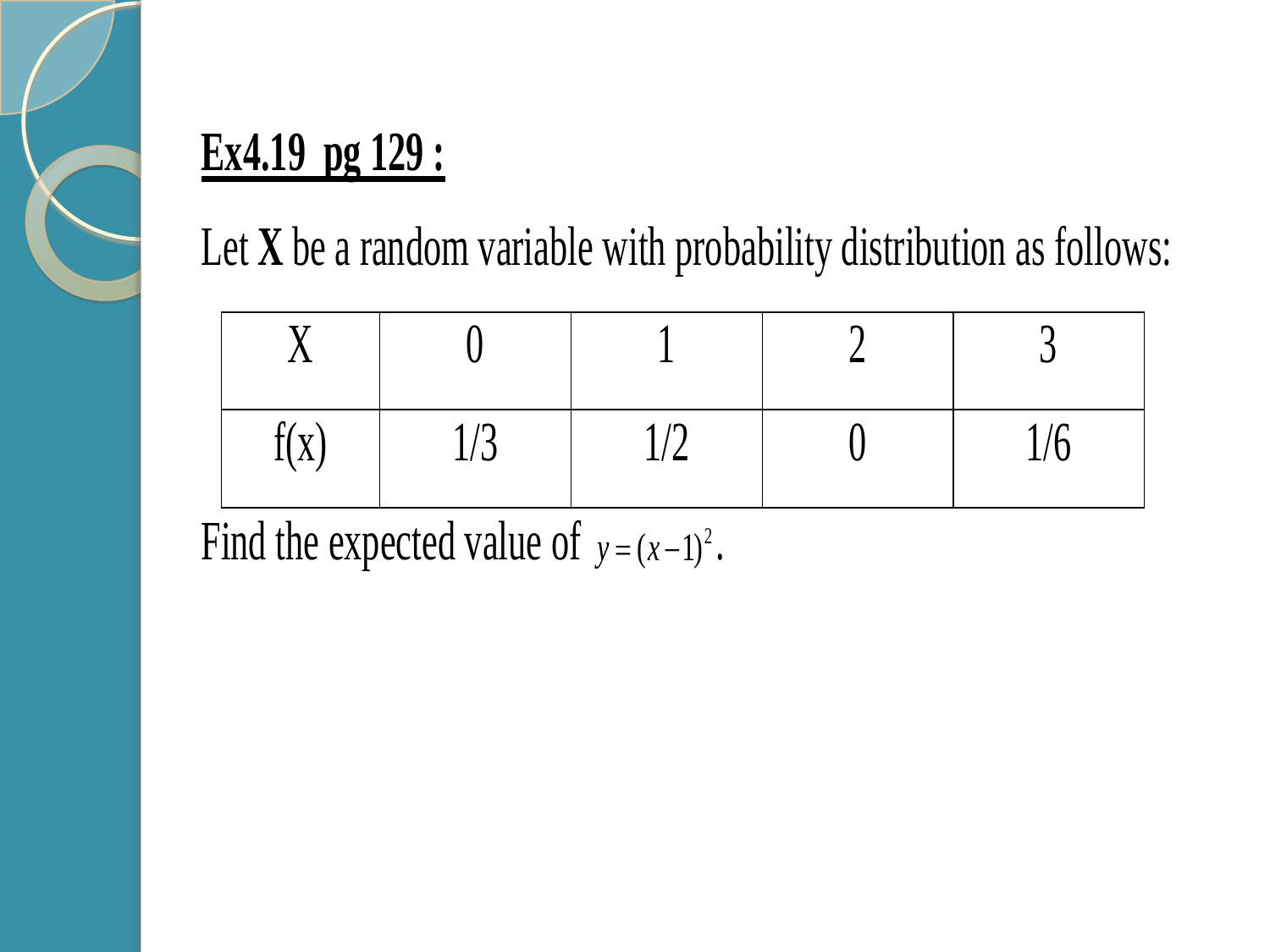$$
E(y) = E(x-1)2 = E(x2 - 2x + 1) = E(x2) - 2E(x) + 1
$$

| $\overline{X}$ |     |     |     |  |
|----------------|-----|-----|-----|--|
| f(x)           | 1/3 | 1/2 | 1/6 |  |
| X f(x)         |     | 1/2 | 3/6 |  |
| $X^2 f(x)$     |     | 1/2 | 9/6 |  |

 $E(y) = 2 - 2(1) + 1 = 1$ 

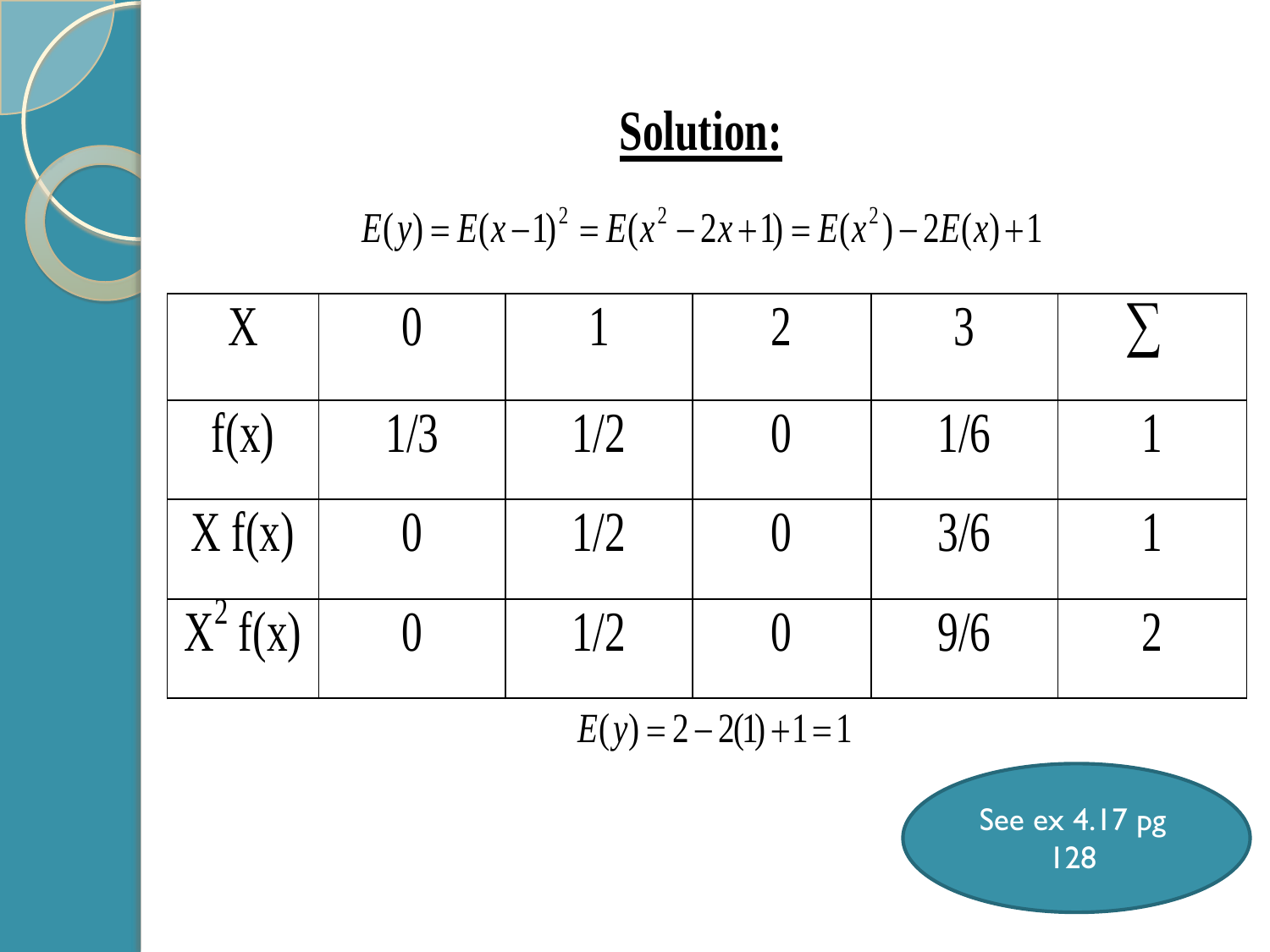# **Ex 4.20 pg 130:**

Find the expected value for  $g(x) = x^2+x-2$ , where **X** has the density function:

$$
f(x) = \begin{cases} 2(x-1) & 1 < x < 2 \\ 0 & \text{otherwise} \end{cases}
$$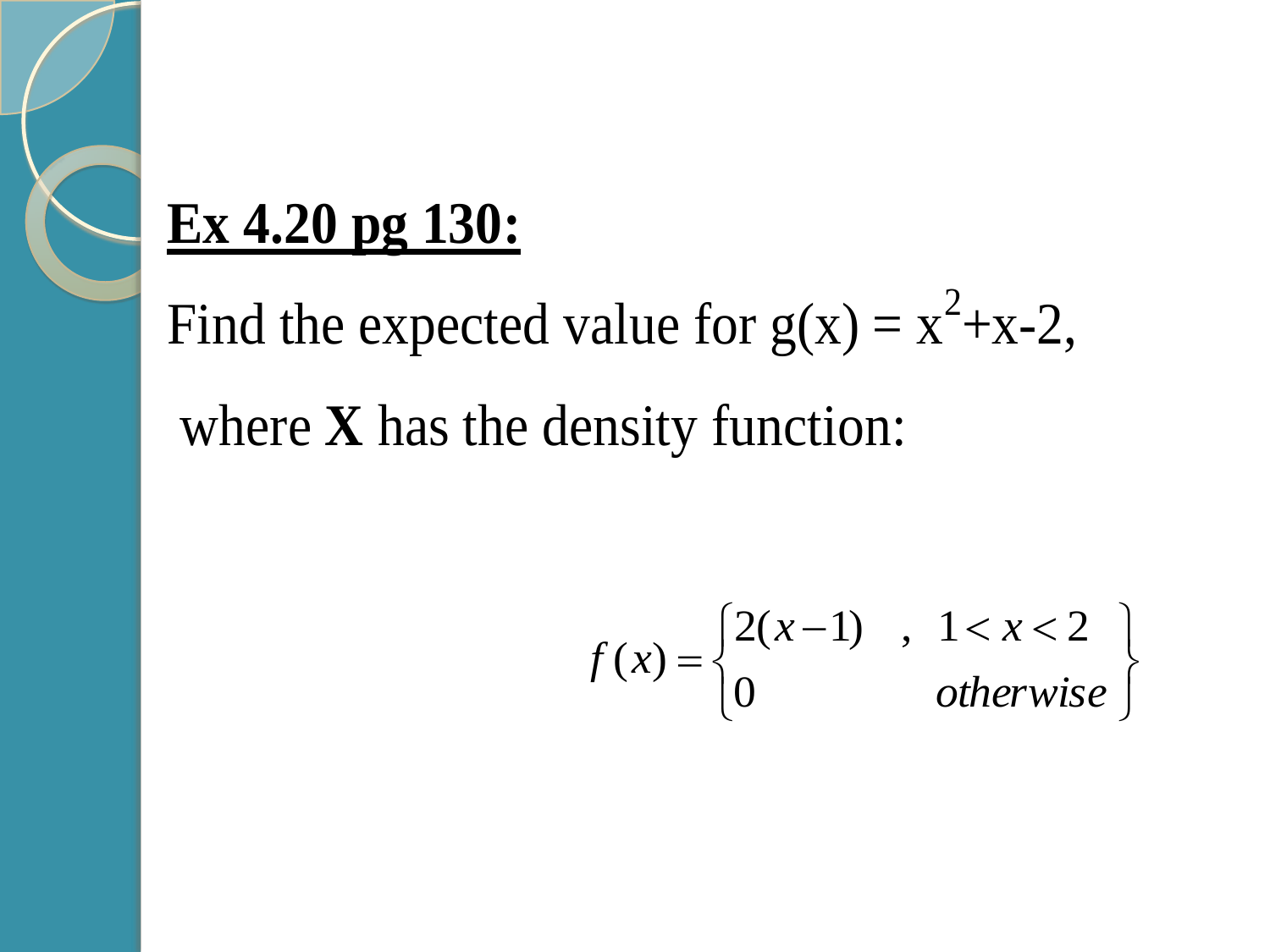



$$
E(x^{2}) = \int_{1}^{2} 2x^{2} (x - 1) dx = 2 \int_{1}^{2} (x^{3} - x^{2}) dx = 2(\frac{x^{4}}{4} - \frac{x^{3}}{3}) \Big|_{1}^{2}
$$
  
= 2[(4 - \frac{8}{3}) - (\frac{1}{4} - \frac{1}{3})] = 2(\frac{12 - 8}{3} - \frac{3 - 4}{12}) = 2(\frac{4}{3} + \frac{1}{12}) = \frac{17}{6}

$$
E(x^{2} + x - 2) = E(x^{2}) + E(x) - 2 = \frac{17}{6} + \frac{5}{3} - 2 = \frac{5}{2}
$$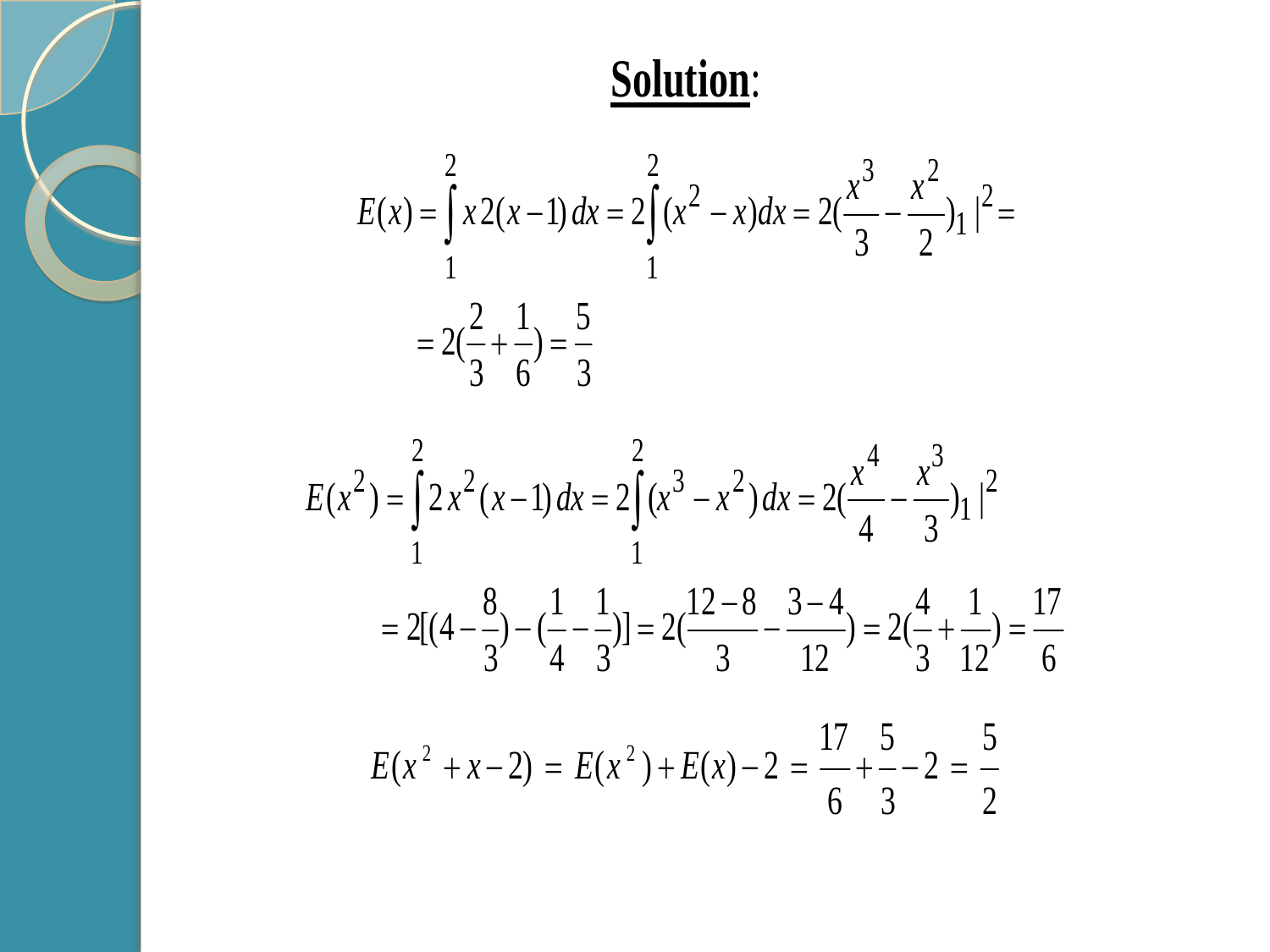#### **4.4 Chebyshev's Theorem (pg 135):**

The probability that any random variable **X** will assume a value within **K** standard deviations of the mean  $\mu_{\chi}$  is at least  $(1-\frac{1}{K^2})$ 1 1 *K*  $-\frac{1}{\pi^2}$ ). That is:

$$
P(\mu - K\sigma < X < \mu + K\sigma) \ge 1 - \frac{1}{K^2} \tag{7}
$$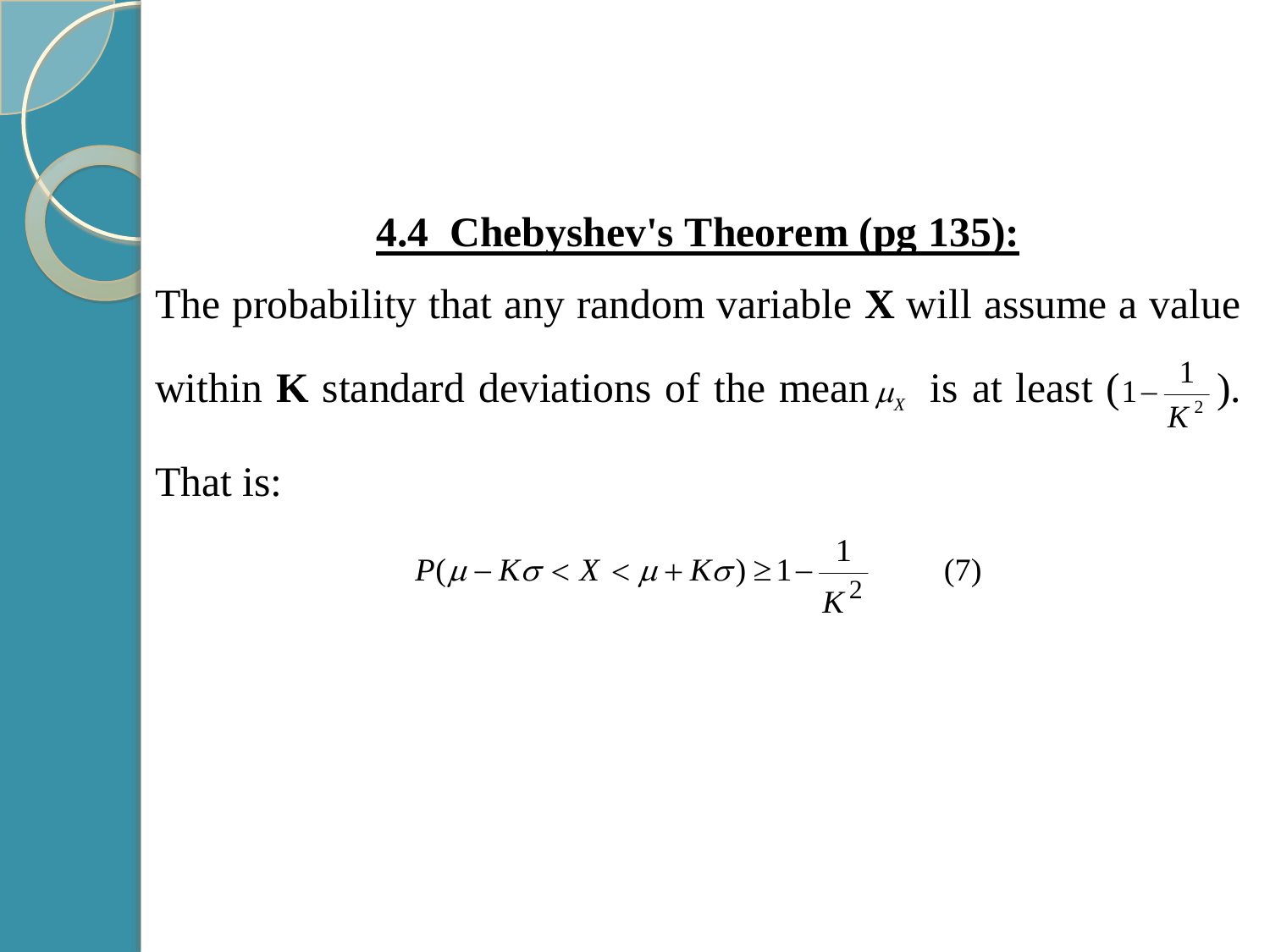#### **Ex (4.27 pg 137):**

A random variable **X** has a mean  $\mu = 8$ , a variance  $\sigma^2$  =9 and an unknown probability distribution. Find:

(a)  $P(-4 < X < 20)$ 

(b)  $P(|X-8| \ge 6)$